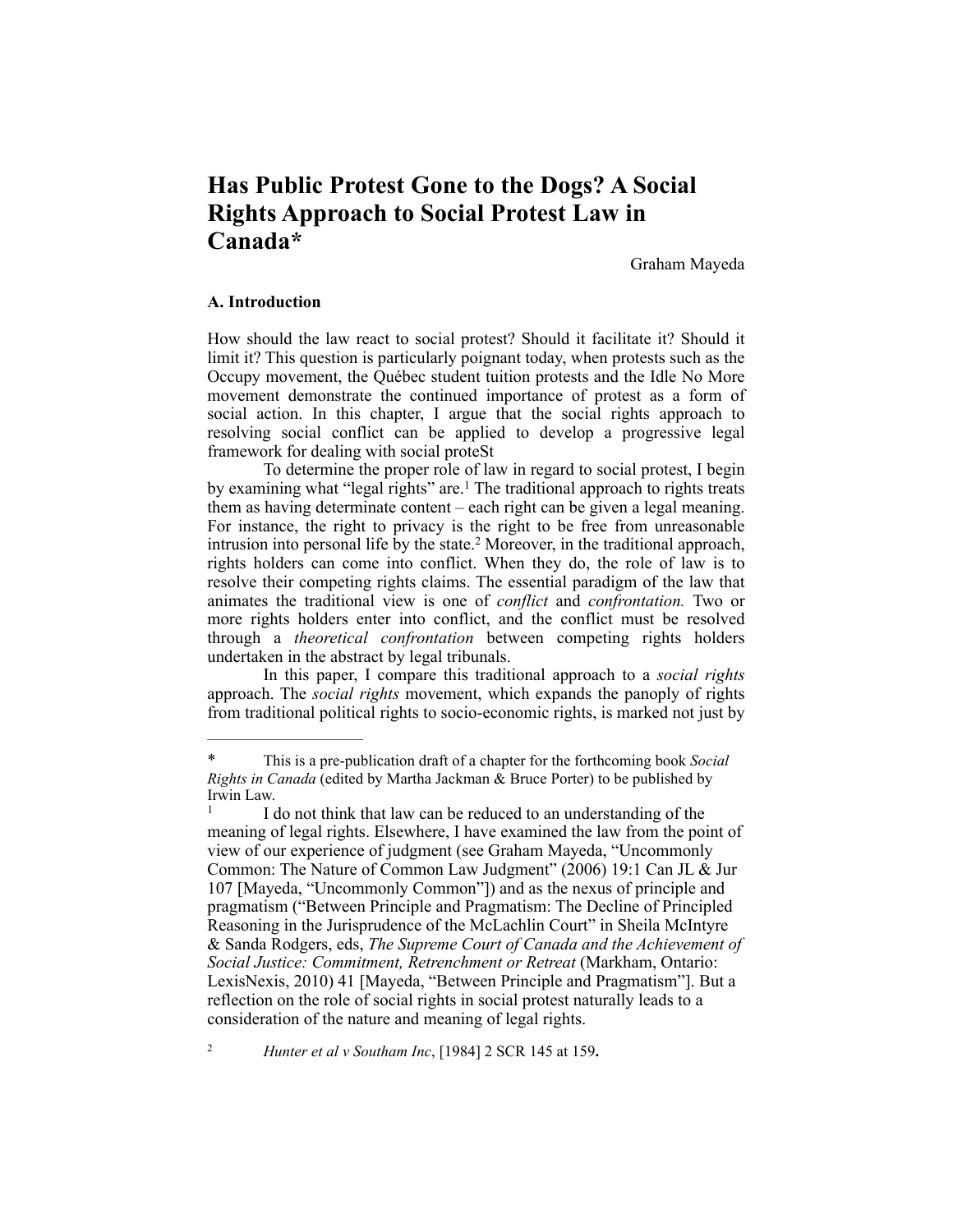its broader conception of rights, but by its understanding of what rights are, how social conflicts arise, and how they should be resolved. The fundamental approach adopted by the social rights movement is that social justice is not just about balancing rights but about creating the conditions for a truly deliberative form of democracy in which the law both reflects and plays an integral part in social transformation. The social rights movement considers rights discourse as an essential part of the achievement of social justice.

For the social rights movement, conflict need not be approached as a competition between competing rights-holders. First, rights have shifting meanings – they mean different things to different people depending on who they are and the social conditions in which they live.<sup>3</sup> Second, when social conflict arises, rather than framing it as a conflict between individuals or between an individual and the state, a social rights approach sees the conflict as a *transformative moment* – i.e., an opportunity to reassess past interpretations of a right in light of newly emergent social circumstances and to engage the public in the process of articulating the meaning of rights in a particular social context. In this way, a social rights approach to law sees conflict as contributing to the strengthening of the social fabric by engaging us in democratic deliberation.

The purpose of this paper is to consider how these different paradigms frame the issue of social protest and to develop a legal framework for the social rights model of social proteSt I will not deal with the criminal law response to social protest except in a general way. However, I will discuss civil law approaches, including injunctions, contempt of court proceedings, and various legislative approaches to public protest such as anti-SLAPP suit legislation.<sup>4</sup> As we will see, a social rights approach to social protest advocates for legal rules that facilitate peaceful protest, which is an important part of democratic deliberation. It also advocates inclusiveness to ensure that all social groups are able to use protest as a means of testing the legitimacy of our existing legal and social order.

<sup>&</sup>lt;sup>3</sup> Nancy Fraser explains the varied understandings of the substance of justice claims: "'. . . class-accented appeals for economic redistribution are routinely pitted against minority recognition,' while feminist claims for gender justice often collide with demands for supposedly traditional forms of religious or communal justice. The result is a radical heterogeneity of justice discourse. . . ." (Nancy Fraser, *Scales of Justice: Reimagining Political Space in a Globalizing World* (New York: Columbia University Press, 2009) at 2).

A SLAPP suit is a Strategic Lawsuit Against Public Participation. The 4 lawsuit is not necessarily initiated with the prospect of winning it, but rather as an intimidation tactic to prevent public participation in debate.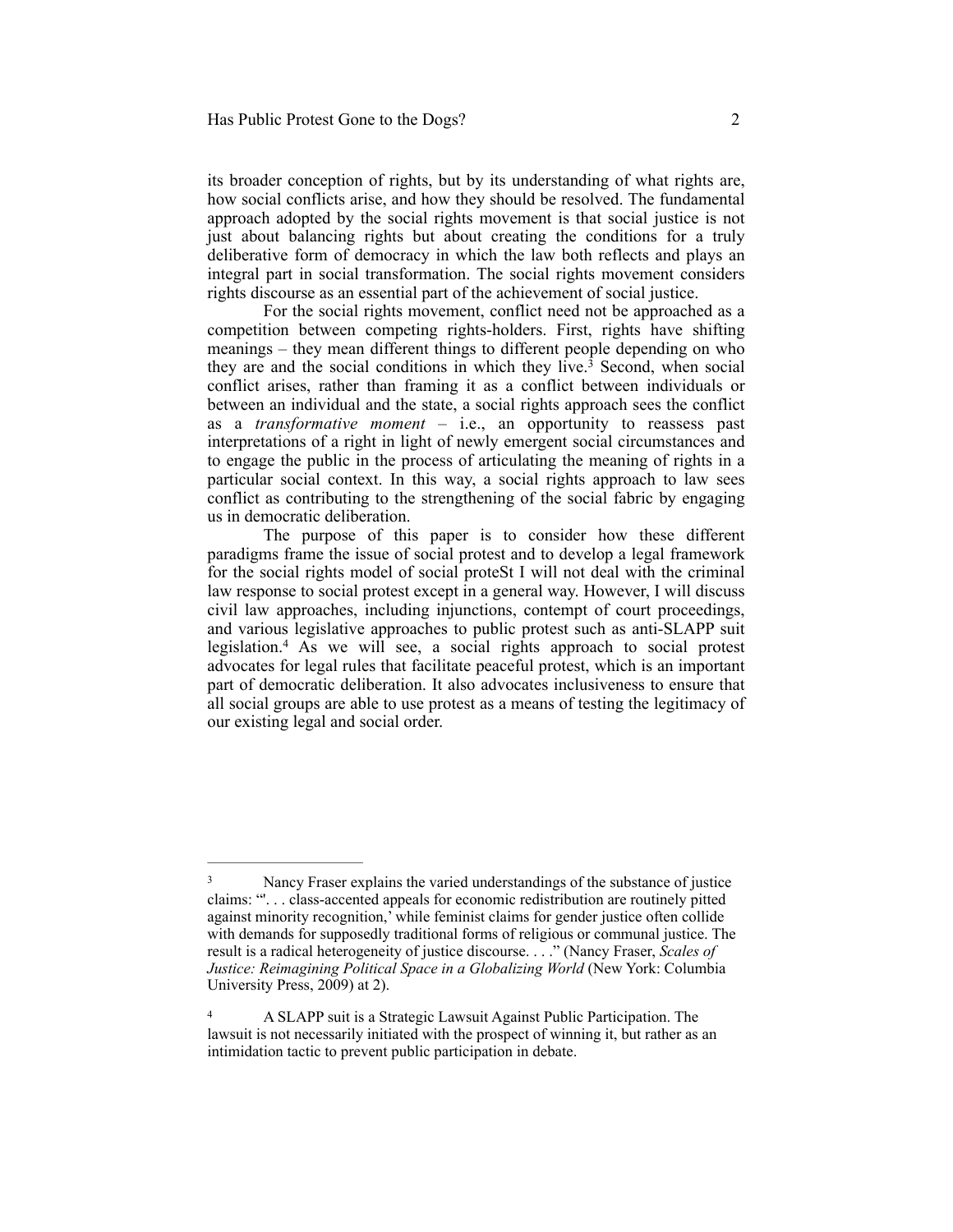#### **B. What is social protest?**

## **1) The Goals of Social Protest**

Social protest is a form of social action that aims at making the public aware of the interests of a group or, more rarely, of an individual. It is at once an appeal for awareness, an appeal for engaged deliberation, and an appeal for action.<sup>5</sup> For example, the Occupy movement seeks to bring public attention to systemic injustice that arises from our global financial system and the disproportionate impact of this injustice on marginalized groups.<sup>6</sup> Its goal of engaging public deliberation is expressed in one of its principle driving forces, which is "[e]ngaging in direct and transparent participatory democracy."<sup>7</sup> Similarly, the Idle No More Movement has focused on raising awareness among indigenous peoples and others in order to empower them to engage with issues of indigenous sovereignty and the protection of the environment and to bring about change through this engagement.<sup>8</sup> Protest is a call for a further deliberative process. The legal institutions that structure social protest ought to reflect this by recognizing the marginalized interests given voice at the protest and creating a forum for public deliberation that can lead to cooperative action to resolve the issues being raised.

One of the many concerns about the Occupy protests was that they create a forum for other forms of illegality such as violence, drug use, alcohol abuse, etc. In the traditional competing rights model, this is an excuse for placing the "public interest" in the balance against the interests of individual

Social protest does not necessarily have all of these goals at once, nor does it 5 necessarily pursue all of them with the same energy. As Herbert Blumer points out, social movements, of which social protest often forms a part, can be general, in which case they "take the form of groping and uncoordinated efforts. They have only a general direction, toward which they move in a slow, halting, yet persistent fashion" (Herbert Blumer, "Social Movements" in Vincenzo Ruggiero & Nicola Montagna, eds, *Social Movements. A Reader* (London: Routledge, 2008) 64 at 65 [Ruggiero & Montagna]). However, specific social movements can also develop. In these movements, "agitation" plays a role, which Blumer describes as "arousing people" (informing them) (*ibid* at 67), "jar[ring them] loose from their customary ways of thinking and believing" (*ibid*) (public deliberation), and finally, "liberat[ing] them for movement in new directions" (*ibid* at 68) (action).

See for example, Matt Taibbi, "Wall Street Isn't Winning-It's Cheating" 6 *Rolling Stone* (25 October 2011), online: Rolling Stone [www.rollingstone.com](http://www.rollingstone.com). On its website, Occupy Wall Street states that it "aims to expose how the richest 1% of people are writing the rules of an unfair global economy that is foreclosing on our future" (http://occupywallStorg/about/).

New York City General Assembly, "About", online: NYC General Assembly 7 [www.nycga.net](http://www.nycga.net).

<sup>&</sup>lt;sup>8</sup> Idle No More, "Press Release: January 10, 2013 for immediate release", online: Idle No More http://idlenomore.ca.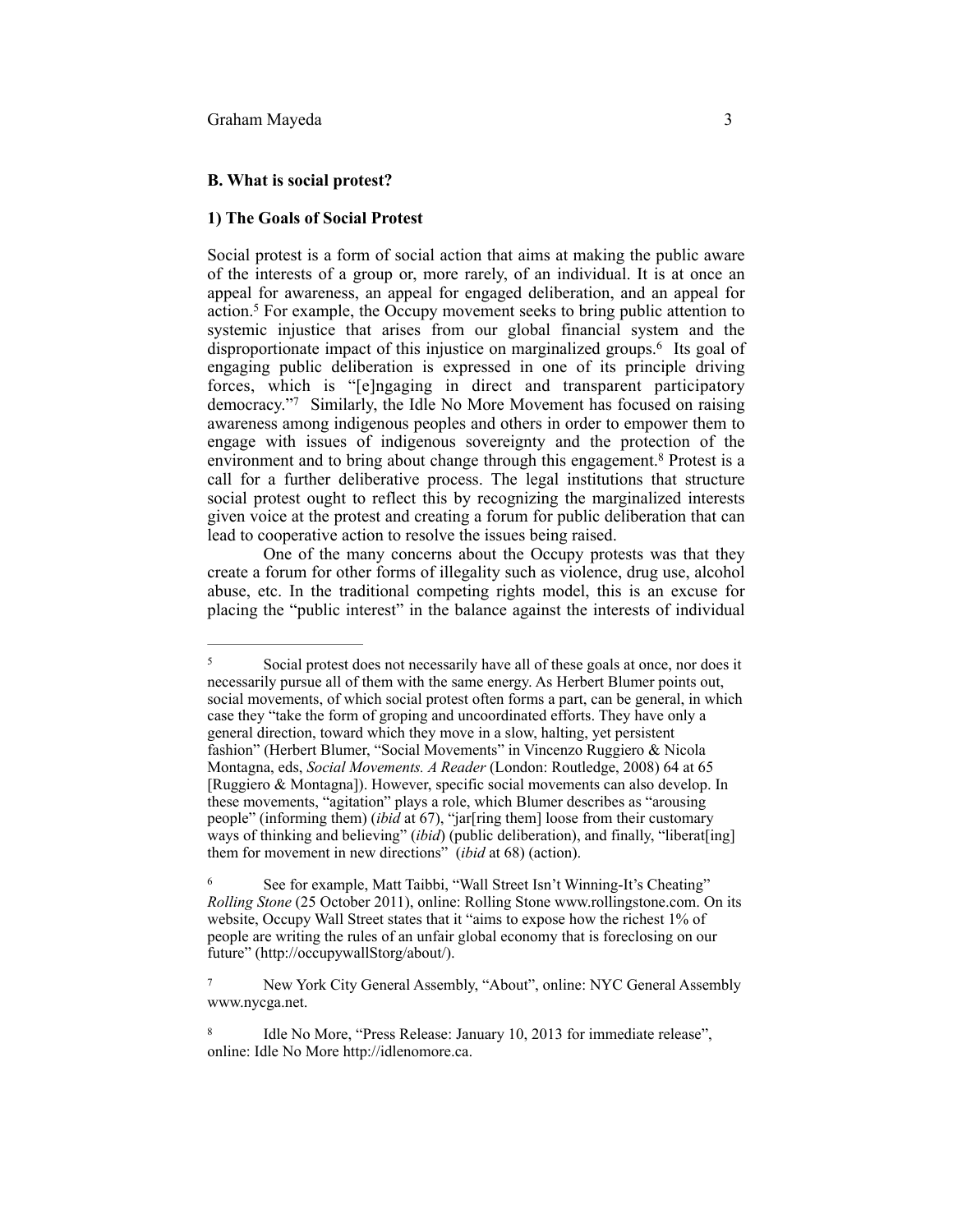protestors seeking to exercise their right to free speech. However, a better way of understanding these inter-linked phenomena is to see the message of peaceful protestors and violence, drug and alcohol abuse as part of the phenomenon of marginalization that motivates most social protests.<sup>9</sup> This marginalization – often as a result of state suppression – has the effect of attracting to the protest those who are marginalized in diverse ways, and at the same time motivating suppressors to corral other marginalized groups together with protestors.<sup>10</sup> The violence, the manifestation of petty illegality, and expressions of indigence and poverty are not good reasons to increase state suppression. Indeed, they are often the result of such suppression.

For instance, the Occupy protests express the economic marginalization of a large group of people, and it is no surprise that complaints about employment, economic stability and so on are intermixed with the manifestation of actual poverty and marginalization. Those who are marginalized for other reasons find themselves attracted to the location of public protest – occupied spaces attract the homeless, the criminalized, and so on, in the hope that they will be able to capture some of the power that comes from the visibility of peaceful protestors who have attracted the public eye. If the movement is perceived as efficacious, people will be drawn to it.<sup>11</sup>

Another way of understanding the intermixing of these phenomena of exclusion is as different manifestations of the state's power to exclude. When the state wishes to hide certain kinds of marginalization, it often resorts to burying them within other forms of marginalization that it can more successfully control. For example, the marginalization of which Occupy protestors complain is vilified, labelled and thereby controlled by associating

<sup>&</sup>lt;sup>9</sup> While marginalization is often at the root of social protest, I am not arguing that marginalization and reaction against it is the primary impetus for social mobilization. Indeed, the success of mobilization depends in large part on the availability of forms of organization such as social networks that lower the costs of building coalitions and hence the costs of group mobilization (in this regard, see Sidney Tarrow, *Power in Movement: Social Movements and Contentious Politics,* 2d ed (Cambridge: Cambridge University Press, 1998) at 23; see also Marco Giugni's discussion of resource mobilization theory in *Social Protest and Policy Change. Ecology, Antinuclear, and Peace Movements in Comparative Perspective* (Oxford: Rowman & Littlefield, 2004) at 148-150).

<sup>&</sup>lt;sup>10</sup> By "attracting," I mean that those marginalized by poverty, substance abuse, mental disorder and so on are attracted, be it ideologically or psychologically, to participate in a social proteSt By "corralled", I mean that the process of state suppression is over-inclusive, capturing within the boundaries of its suppressive force groups that may not naturally have coalesced at the proteSt For instance, at the Occupy Wall Street Protest, police officers tended to corral the homeless and other marginalized groups into the occupation site, either accidentally or as a means of disrupting the proteSt

Gerald Marwell & Pamela Oliver, *The Critical Mass in Collective Action: A* <sup>11</sup> *Micro-Social Theory* (Cambridge: Cambridge University Press, 1993), reprinted in part in Ruggiero & Montagna, above note 5, 128 at 131.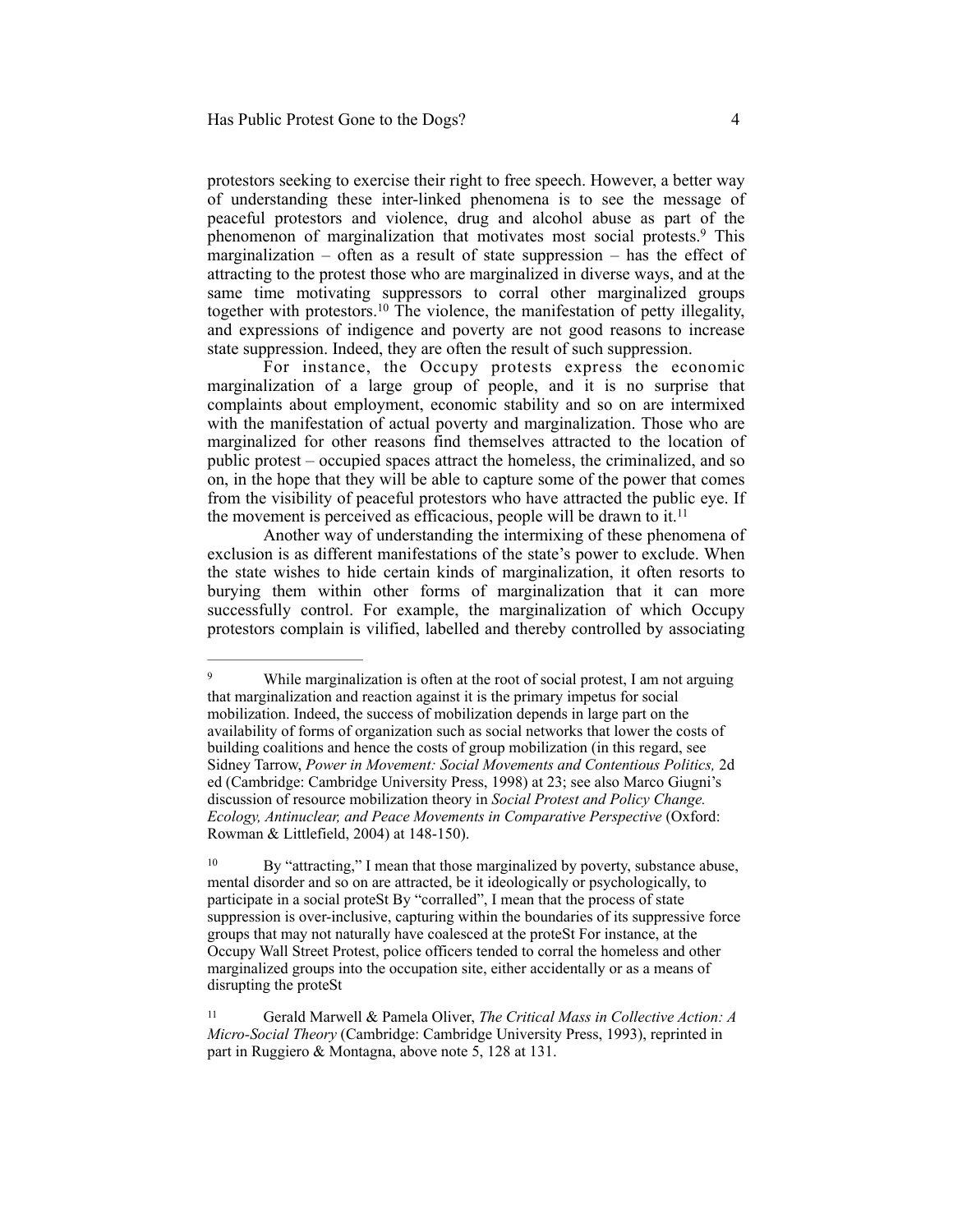it with violence and morally reprehensible behaviour. In practical terms, this means police corralling the poor, the criminalized and so on into territories occupied by peaceful protestors to elicit public condemnation of the protest itself.

Some may argue that explaining the reason for the nexus between social protest and anti-social behaviour (or, at least, behaviour perceived as antisocial by particular social groups) does not provide a justification for allowing this behaviour. However, the result of suppressing the anti-social behaviour is generally to suppress the legitimate ends of social proteSt This is not an incidental result of state suppression. While the state may claim that its goal in dealing with anti-social behaviour is to channel protest into alternate, more acceptable public fora, such a rationalization is not legitimate if no such forum exists. The effect of state suppression is usually to deny *any* forum to social protest of the marginalized. As political scientist Doug McAdam points out in his work on the political causes of social protest, social mobilization is a form of resistance to institutionalized political power. It is a response to the "enormous obstacles [that excluded groups face] in their efforts to advance group interests. Challengers are excluded from routine decision-making processes precisely because their bargaining position, relative to established polity members, is so weak."<sup>12</sup> Social protest is in part the result of the inaccessibility of other "legitimate" public fora, and so state suppression cannot hope to shift social protest into them.

## **2) Social Protest as a Social Phenomenon**

I have described social protest in terms of its social and political roles as a mechanism for initiating or continuing a process of deliberative democracy and as a way of challenging and hence ensuring the continued validity of the state monopoly on force. But to understand the appropriate role of law in regulating social protest, we must identify the source of the normative meaning underlying it. This requires us to understand what social protest expresses as a *social phenomenon*, which means understanding how we experience social protest in order to comprehend what it tells us about our collective social life. To do this, we must acknowledge that we experience injustices of individuals and groups – even of those from radically different cultures, religious, classes, etc. – *as a society*. From the point of view of social experience, protest is a way to communicate to others the experience of injustice of the protestors. Through this experience emerges the normative force of public protest, which arises from the recognition of a tear in the social fabric and the need to respond to and take responsibility for it.

There is a large phenomenological literature on how we experience the intersubjective or social dimensions of human experience. In East Asian

Doug McAdam, *Political Process and the Development of Black Insurgency* <sup>12</sup> *1930-1970* (Chicago and London: University of Chicago Press, 1982), excerpted in Ruggiero and Montagna, above note 5, 177 at 179.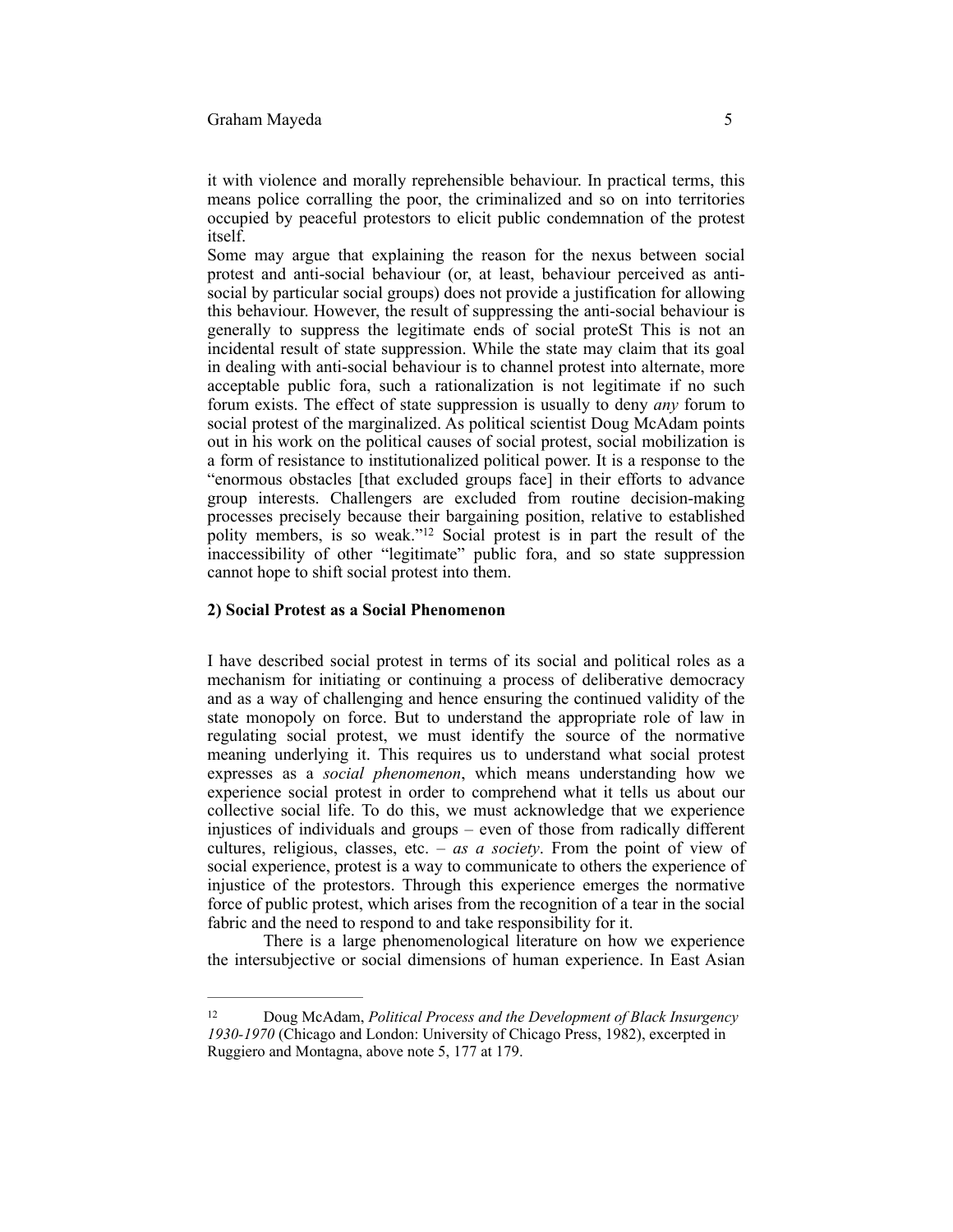philosophy, phenomenologists such as Watsuji Tetsurō have adumbrated the ways in which we directly experience the suffering of others. For instance, in a famous passage from his *Ethics*, Watsuji describes that we have direct experience of the suffering of those cut off from us by a natural disaster. When the disaster occurs, lines of communication are damaged, and this can be felt as a physical wound by society as a whole:

> [I]f a certain area [of a country] were to be cut off from the services of communication, news reports, transportation, and so forth, then the people in this region would be cut off from the wider public. In this case, so far as physical space is concerned, however, there is no change. As extended, the greater public suffers damage. No matter how distant this region is, whether a remote place in the mountains or a secluded island, it is usually quite removed from the intense contact of communication, transportation, and the like. If this contact is interrupted against the will of the local people, then this event itself comes to emerge as an event of the gravest public concern. The interruption of contact is felt as physical damage by that society, so to speak. $^{13}$

Here, Watsuji refers to communication as a phenomenon of everyday life that manifests our capacity for experiencing the life of others as part of our society. I suggest that a truly *social* theory of social rights should likewise be able to account for protest as a social phenomenon involving damage to intersubjective life. Such a theory takes into account our direct experience of others.

If this experience of the social is to inform the theory of social rights, then it must have some normative force. After all, the law is a normative institution. In the East Asian tradition, Confucianism has long held that the normative force of another's distress is experienced directly. The story of the child falling in to the well that we find in *Mencius* is a famous example.14 There, Mencius explains that when we observe a child falling in to a well, regardless of our life experience, our first instinct is to save it. As we reflect on what we have witnessed, we may well hesitate or justify non-action to ourselves, but the initial normative force of witnessing a tragedy is experienced the same by all.

In Western philosophy, Emmanuel Levinas explains in many of his writings the different ways in which we are confronted by others and brought to acknowledge the responsibility that these encounters engender. He highlights the normative force of our experience of the suffering of another, and describes how, when we come face-to-face with this suffering – say a panhandler on the street – we directly experience the accusation that that

Tetsurō Watsuji, *Tetsurō Watsuji's Rinrigaku,* (Albany : State University of 13 New York Press, 1996) 158-159.

<sup>&</sup>lt;sup>14</sup> Mencius, translated by David Hinton (Washington, DC: Counterpoint, 1998).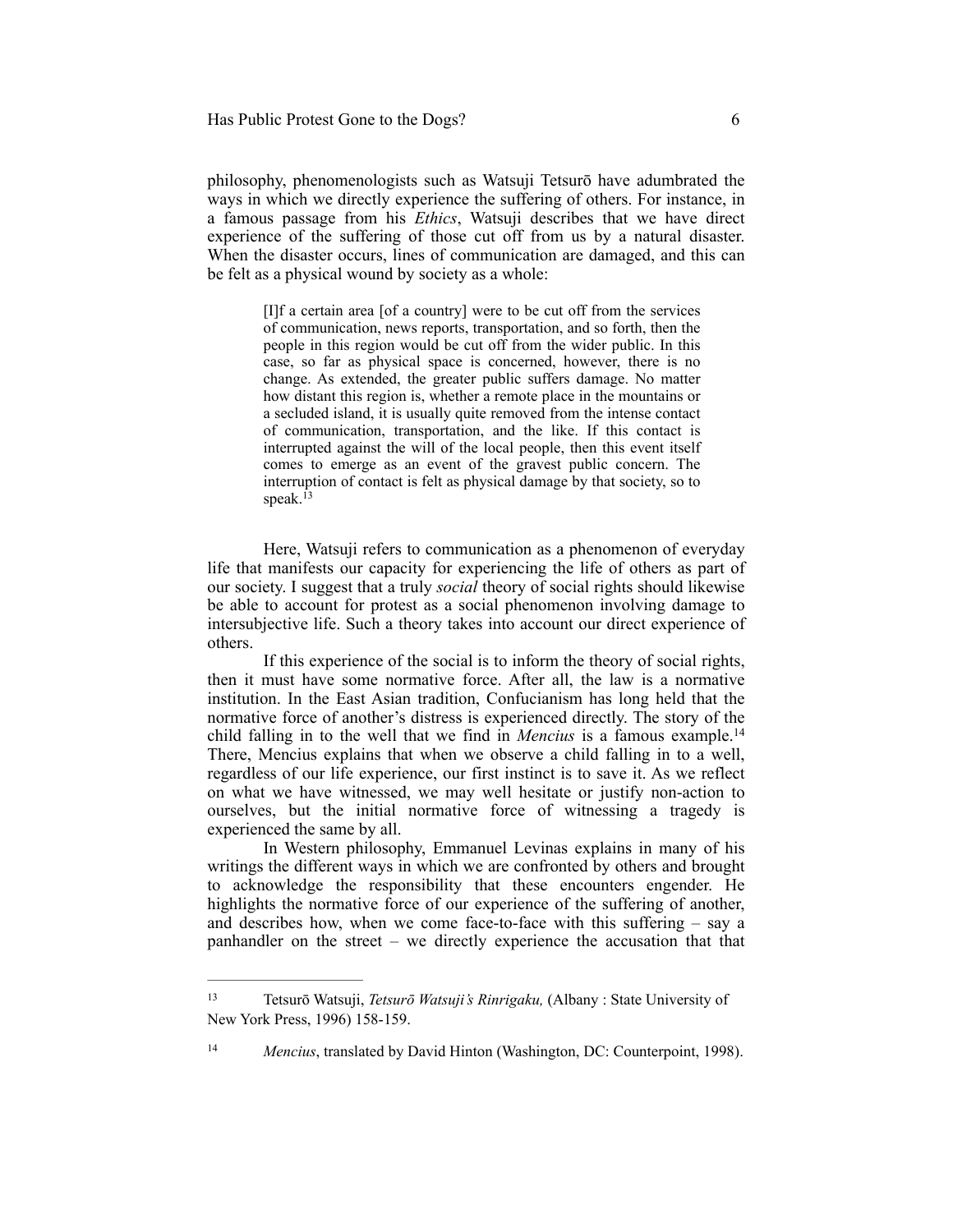persons makes against us, and simultaneously, acknowledge the responsibility we bear for alleviating that person's suffering. Indeed, the very act of justifying to ourselves why we should not help – because the panhandler will just spend the money on alcohol or drugs, or because she should just get a job and help herself, etc. – attests to the initial experience of accusation (we feel accused by the person in need) and the presumption of responsibility. The encounter with another in need puts my self-identity and my abundance of resources in question. Whether rich or poor, everything I have becomes surplus in the face of the needs of the other.<sup>15</sup>

In addition to explaining that our experience of responsibility is universal, Levinas adds to this experience the dimension of justice. Whether the panhandler, the child falling into the well or the effects of a natural disaster, we are called to responsibility, which means called to respond, not just to ourselves, not just to our conscience, but to a third party.<sup>16</sup> This is the meaning of justice – to be called to explain to a third party how our response to the need of another can be justified. How is our treatment of a particular person in need a just treatment of all who need?

From a phenomenological point of view, we experience social protest as a wound to the social fabric. When others protest, they and we feel unease, as the protest communicates dissatisfaction with the social *status quo*. Indeed, we may even feel accused if we are targeted for criticism by protestors.. Moreover, our immediate normative experience of this tearing of the social fabric is always one of responsibility – we are responsible for the suffering of others – indeed, we are accused by their suffering. And while we may then follow this experience with *ex post* rationalizations and justifications of our behaviour and condemn the protestors, this merely reinforces the underlying unease that we experience when encountering proteSt The unease is an indication that we recognize our responsibility to them and for the issues they raise, and our evasion is unjust if it avoids justifying to them and others why our inaction is reasonable. I shall make the link between this experience of social protest and legal responses in a subsequent section. For now, I turn to how the law interacts with social protest, and how it may better respect the normative force of protest by moving beyond the prevailing competing rights paradigm.

Robert Bernasconi, "Strangers and Slaves in the Land of Egypt: Levinas and 15 the Politics of Otherness" in Asher Horowitz & Gad Horowitz, eds, *Difficult Justice: Commentaries on Levinas and Politics* (Toronto: University of Toronto Press, 2006) 246 at 249 [Horowitz & Horowitz].

Gad Horowitz, "Aporia and Messiah in Derrida and Levinas" in Horowitz  $\&$ Horowitz, 307 at 310.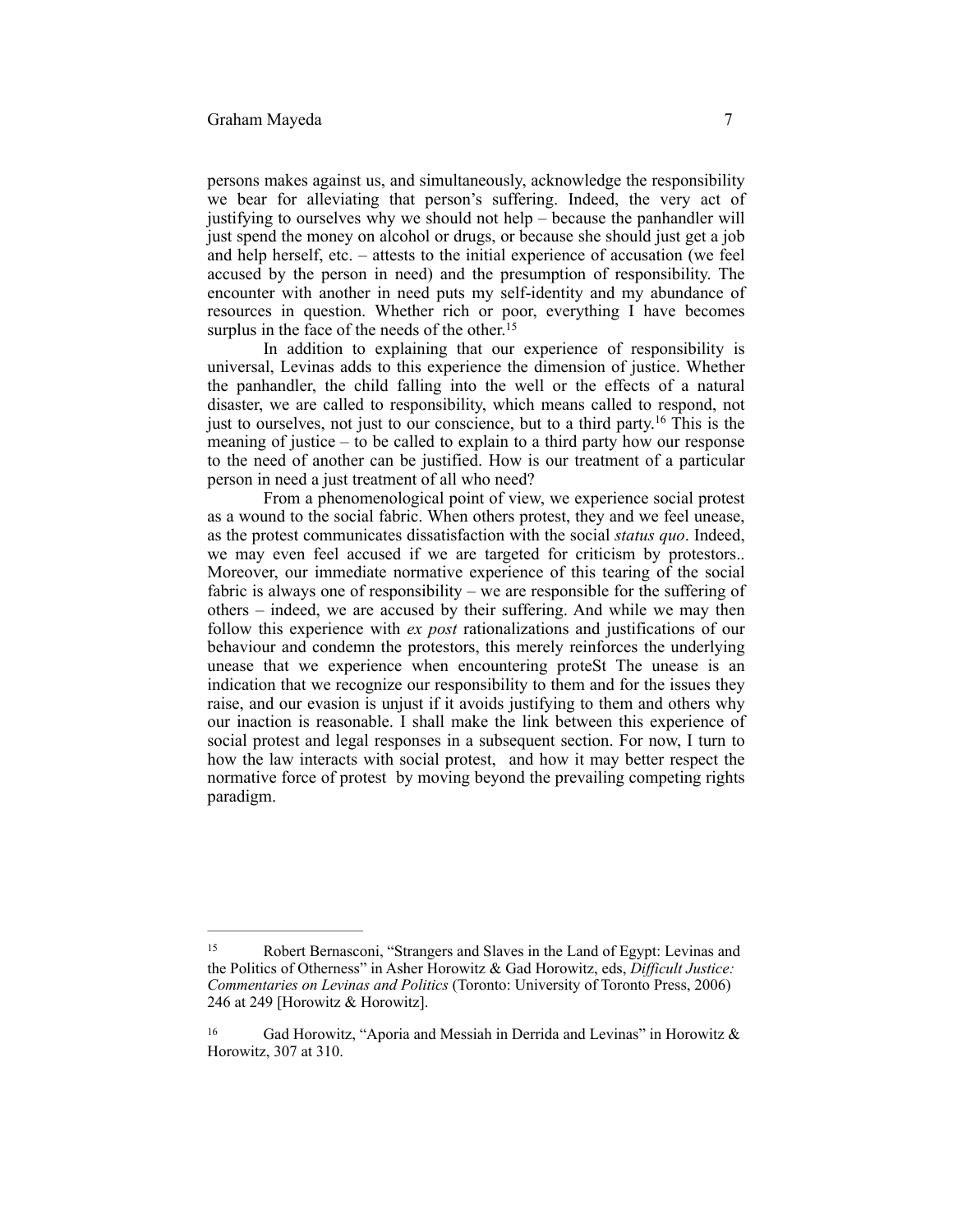## **C. Legal paradigms for dealing with social protest – the competing rights paradigm and the social justice paradigm**

## **1) Introduction**

The "competing rights" paradigm has been the most prevalent legal paradigm for addressing marginalization and oppression, of which social protest is a manifestation. When applied to social protest, those using this paradigm first seek to find a right of the protestor that is infringed – common choices include rights to free speech, association, freedom or security of the person. Once this right is identified, using a competing rights approach to the *Charter* framework, the state may justify the infringement by proposing and defending an important social goal that it achieves. Outside the *Charter* context, which applies only to conflicts involving the rights enumerated in constitutional documents, legal actors resolve conflicts by determining if the protest affects other public or private legal interests not protected by the constitution, and weighing these competing interests in a balance or bringing them into "dialogue" with each other.

The competing rights approach has been used in protest cases, most recently, in cases dealing with the various Occupy movements in cities such as Toronto and Vancouver, to which I now turn as examples.

## **2) The Competing Rights Paradigm in the** *Charter* **context**

In *Batty v City of Toronto*,<sup>17</sup> DM Brown J of the Superior Court of Justice for Ontario dealt with Occupy Toronto protestors' challenge of the City of Toronto's trespass notice issued to occupiers of St James Park, part of which is public property. In rejecting their challenge, he appeals to the need to balance competing rights under the *Charter*. In response to the protestors' views that they were free to occupy St James Park, he explained

> The *Charter* offers no justification for the Protesters' act of appropriating to their own use – without asking their fellow citizens – a large portion of common public space for an indefinite period of time.

> The *Charter* does not remove the need to apply common sense and balance to the way we deal with each other in our civic relationships. The *Charter* does not remove common sense from the process of trying to figure out how to balance the competing rights which now characterize our contemporary Canadian policy. On the contrary, the *Charter* speaks of "reasonable limits" on guaranteed freedoms, thereby signalling that common sense still must play a role – indeed, a very important role – in that balancing exercise.<sup>18</sup>

2011 ONSC 6862 [*Batty v City of Toronto*]. <sup>17</sup>

<sup>&</sup>lt;sup>18</sup> *Ibid* at paras 12-13.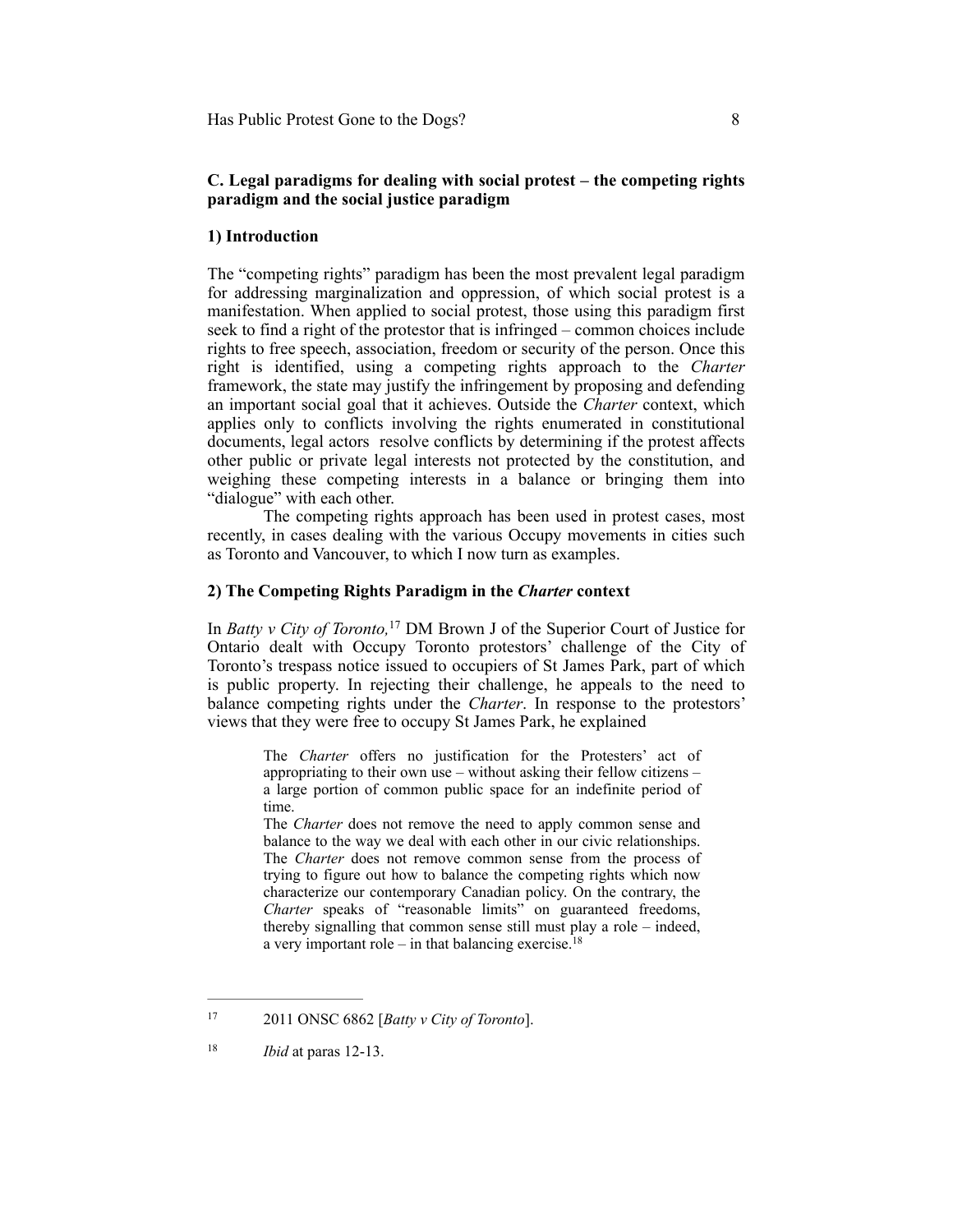Having set out the general competing rights framework, Brown J then reviewed the nature of the encampment at St James Park and the goals of the Occupy Toronto protestors in occupying it in order to identify the right they asserted. The occupiers claimed that the occupation represented an open, democratic process and was a manifestation of their rights of freedom of speech and association. Moreover, they argued that the occupation of the park was a essential to the exercise of these rights.<sup>19</sup>

Accepting that the protestors were invoking s. 2 rights, $2<sup>0</sup>$  Brown J sought to identify the competing right that would be balanced against speech interests. He found that the protestors' use of the park had "materially altered the traditional use of the Park and has prevented traditional Park users from using and enjoying the Park.  $\ldots$  ."<sup>21</sup> The right of the occupiers to exercise free speech was thus in competition with the right of local residents to access a public space without impediment and with a feeling of safety and enjoyment, as well as a right to use their private property without nuisance.The state – in this case, the City of Toronto – likewise identified interests that were infringed by the protestors' occupation. It quoted numerous by-law infringements<sup>22</sup> in support of the claim by non-protestors that access and use of the park was limited by the proteSt

In his section 1 analysis under the *Charter*, Brown J assessed the protestors' claim as a competition between the protestors' rights under s. 2 of the *Charter* and the public interest of "all to share a common resource and ensuring that the uses of the parks will have a minimal adverse impact on the quiet enjoyment of surrounding residential lands." <sup>23</sup> In Brown J's view, the government objective of ensuring that public resources are shared was a pressing and substantial objective.<sup> $24$ </sup> Having so found, it then followed that the trespass notice and Parks By-law were rational means of achieving these objectives, as they "ask one group of the public to let go of their monopoly over the use of the Park and share the Park with other people in Toronto. . . ." The measures minimally impaired the protestors' s. 2 rights, 25 because the protestors could continue to exercise their s. 2 rights by other means – just not by occupying St James Park and erecting structures in it.<sup>26</sup>

- $20$  *Ibid* at paras 70-72.
- <sup>21</sup> *Ibid* at para 41.
- *Ibid* at para 48. <sup>22</sup>
- *Ibid* at para 95. <sup>23</sup>
- *Ibid* at para 96. <sup>24</sup>
- *Ibid* at para 97. <sup>25</sup>
- *Ibid* at para 104. <sup>26</sup>

<sup>&</sup>lt;sup>19</sup> *Ibid* at para 64.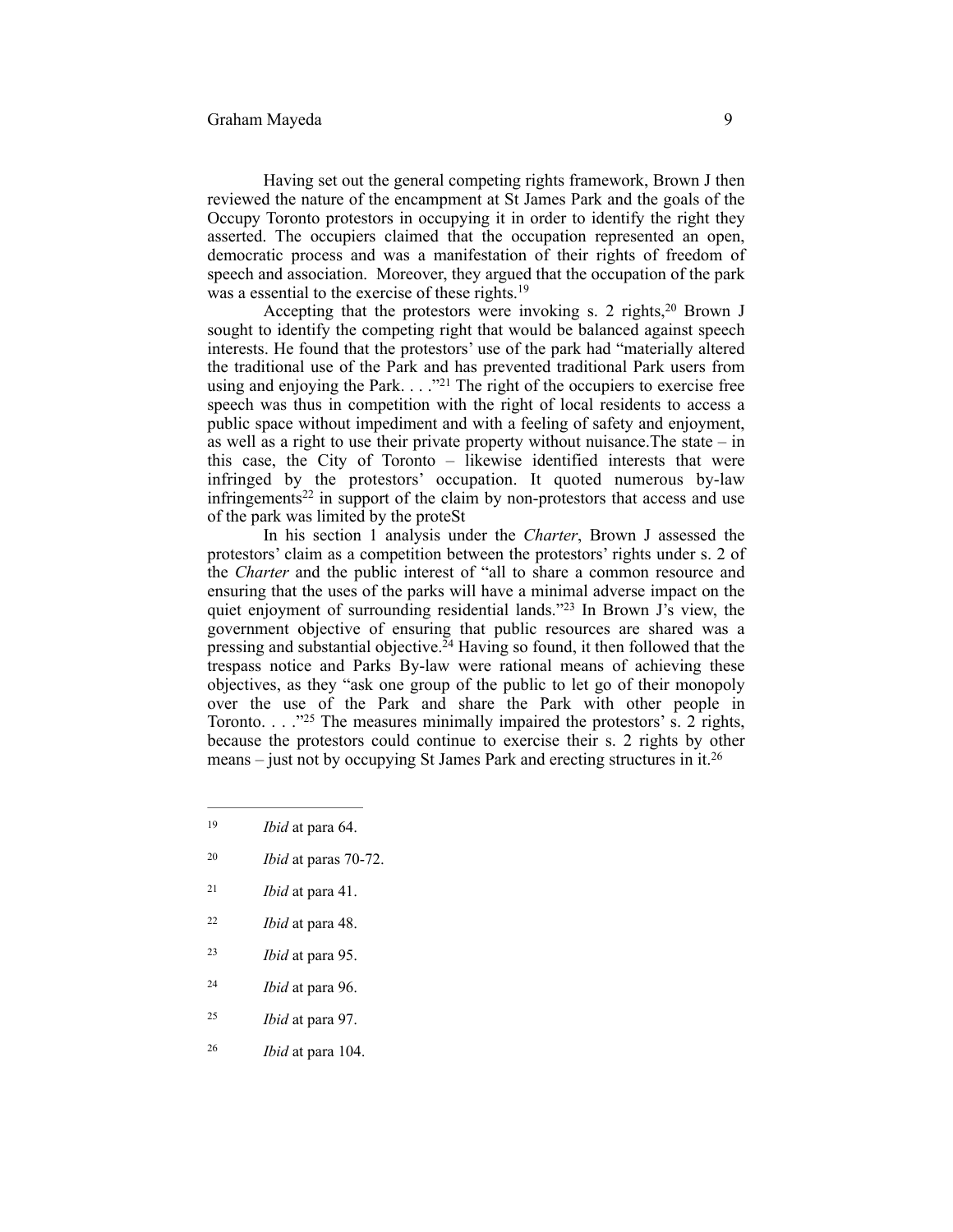The Judge rejected the protestors' contention that the occupation was an important part of their message that could not be communicated by other means. He explained, "If I were to accept the applicants' argument, then any protest group could come along, assert that monopolizing a particular piece of public space was an important part of their political message, and the City would be powerless to object."<sup>27</sup> The Judge seemed particularly offended by the suggestion of protestors that those unwilling to use St James Park during the occupation use other parks.<sup>28</sup> He felt that the logic of the protestors would lead to an eventual occupation of all Toronto parks, to the entire exclusion of local residents.<sup>29</sup> Finally, Brown J explained that it is entirely impractical to impose on the City the constitutional requirement to consult with protestors before issuing a trespass notice. Such consultation might be a matter of political prudence, but it cannot be a constitutional obligation.30

In regard to the last part of the *Oakes* test, the assessment of the proportionality of the salutary and deleterious effects of the measure, Brown J concluded that the test was met.

> I have no hesitation in concluding that the evidence shows that there is proportionality. In seeking compliance with two provisions of the Parks By-law, the Trespass Notice would have the effect of ending the Protesters monopoly of a public park in downtown Toronto and requiring them to share it with the rest of the public. The Protesters have ample means left to express their message, including continued use of the Park (but no structures or "midnight hours"), and other Torontonians can resume their use of the Park. In my view such a result would more than meet the test for proportionality of deleterious and salutary effects.31

In the Superior Court's judgment, we see a clear example of the competing rights approach to a protest case. The case is framed as one of competition between protestors, who are asserting the right of freedom of expression under the *Charter*, and local residents, who wish to have access to a public space and to use and enjoy their own private space without nuisance. The drawbacks of this approach are: First, the Court balances a constitutionally-protected *right* – freedom of expression – against a collective *interest* in using public property. We are not given a criterion for measuring the appropriate balance between a right and a collective intereSt The Supreme Court of Canada in *R v Oakes* required the government objective to be

- *Ibid* at para 113. <sup>29</sup>
- *Ibid* at para 115. <sup>30</sup>
- <sup>31</sup> *Ibid* at para 123.

*Ibid* at para 105. <sup>27</sup>

*Ibid* at para 112. <sup>28</sup>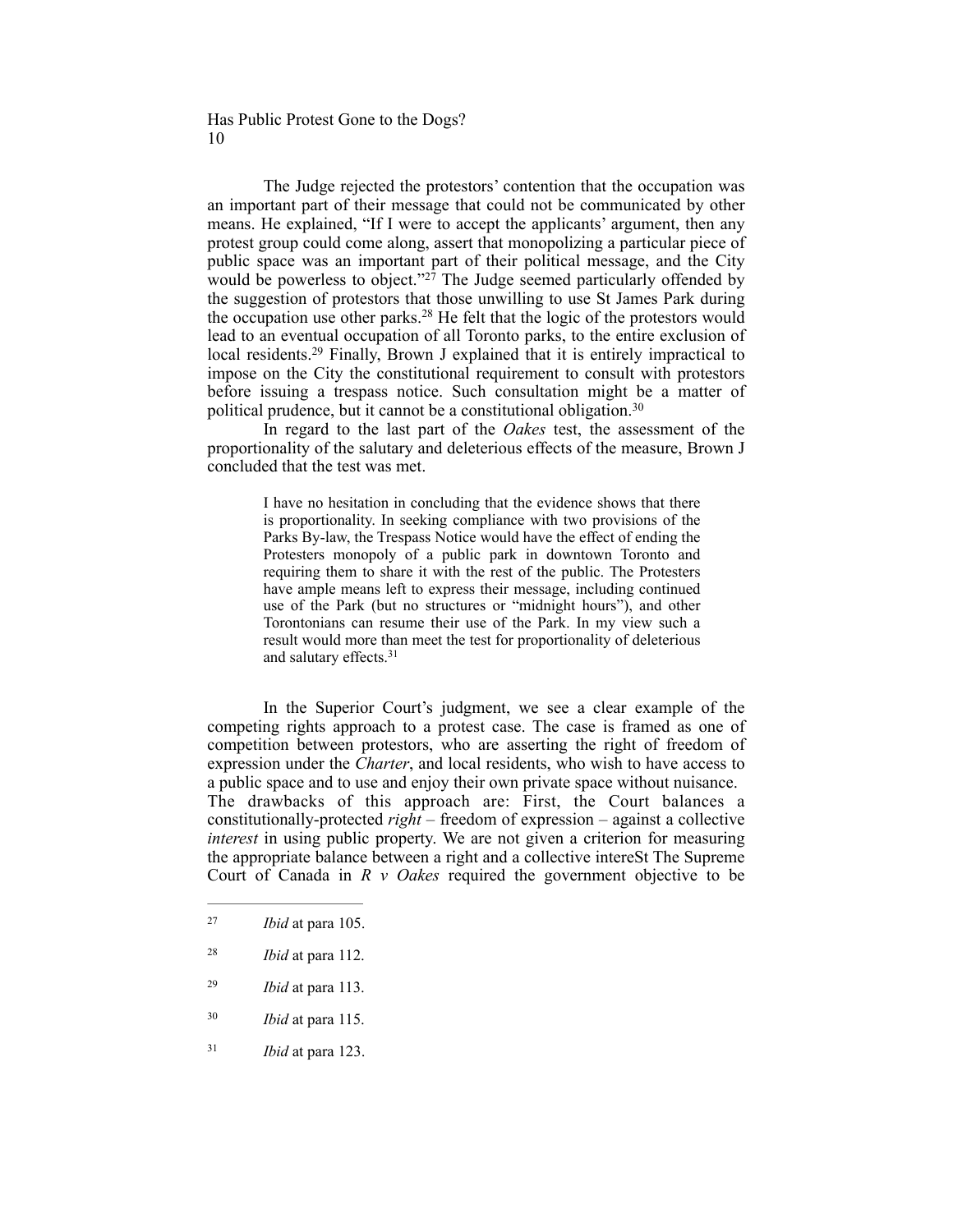### Graham Mayeda 11

"pressing and substantial."<sup>32</sup> As Peter Hogg points out after a review of that seminal case, its language "indicate[s] that a reviewing court should engage in a rigorous scrutiny of the legislative objective."<sup>33</sup> However, Brown J does not conduct such a review, and one is justifiably left wondering how an essential right such as freedom of expression must yield to those who wish to walk their dog in St James Park.<sup>34</sup> To mimic Justice Brown's alarmist concerns, this certainly gives dogs a very high place in our constitutional order – or at least a place far above that of social activists with an important democratic message.

Also troubling is the Court's failure to deal with the importance of the competing rights and interests being asserted to the identity of the parties. Clearly, the protestors felt that the occupation of the park was an essential part of their goal of communicating an alternative form of social and democratic organization, whereas the local users of the park did not express any close relationship between their identities, either as individuals or as a group, and their use of the park. The rights of association, assembly and speech are at the core of a protestor's identity – they are essential to the purpose of proteSt However, the interest in using a public park is only a peripheral aspect of most local residents' interests and identities. The Court failed to take in to account the social context in which rights and interests were being asserted in the process of dialogical balancing. The Judge did not directly question whether local residents could or should exercise their interest in accessing a public space at a different park. Instead of assessing the constitutional rights claimed in the specific context in which they were claimed and with proper regard for the power relationships that exist between protestors and residents, he awoke the spectre of a rabid spread of occupations to every Toronto park, as if the Occupy Toronto protest threatened the use of every public space, and so genuinely threatened the residents interest in access to public space generally. At para 13 of his judgment, Brown J wrote

> . . . if the Protesters possess a constitutional right to occupy the Park and appropriate it to their use, then the next protest group espousing a political message would have the right to so occupy another park, say, Moss Park; and the next group the next park, and so on, and so forth. So would result a "tragedy of the commons", another ironic consequence of a movement advocating greater popular empowerment.

*R v Oakes*, [1986] 1 SCR 103 [*Oakes*]. <sup>32</sup>

Peter Hogg, *Constitutional Law of Canada*, 5th ed (Toronto: Thomson 33 Carswell, 2007) at 38.9(b). I expand on this point in Mayeda, "Between Principle and Pragmatism", above note 1 at 54-55.

<sup>&</sup>lt;sup>34</sup> Most of the residents quoted in the judgment encountered protestors while walking their dogs.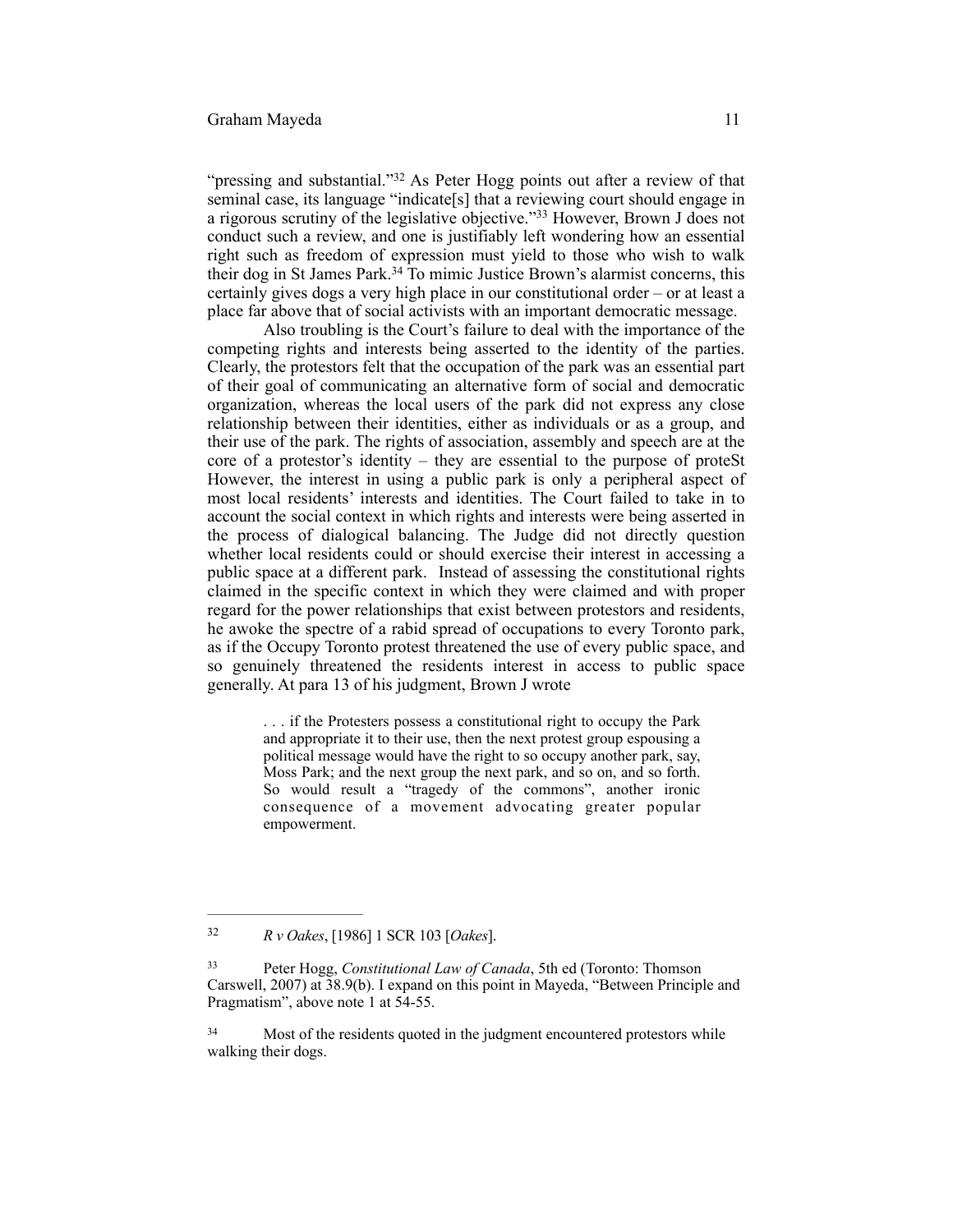At a more fundamental level, there is something troubling about the balancing approach used in the application of the competing rights paradigm. Protestors and local residents all acknowledged the experience of unease caused by the demonstration. Protestors were uneasy about many important social issues, but primarily about the lack of a public forum where they could voice them. Residents felt this unease and experienced it directly in their confrontations with protestors. Isn't this experience of a common communal life a signal that there is a real issue to be dealt with? Is it effective to deal with this issue by subordinating marginalized views (those of protestors) to those of the majority (the convenience of local residents) as the competing rights paradigm forces us to do? Are there more productive ways of transforming a situation of tension into one of problem-solving rather than confrontation? In my view, pitting dog-walkers against protestors is not a productive way of using a protest as a catalyst for democratic discourse. A different approach to the proportionality analysis under *Oakes* should be adopted. Such an approach would recognize that the interests of an individual or group should not be given the same weight as legally-protected rights. It would take into account the centrality of a given right or interest to the identity of the group asserting it, and it would recognize social protest as an essential part of the deliberative democratic process rather than as a competition between groups. In such a competition, marginalized groups inevitably lose out to majoritarian values.

# **3) Applying the Competing Rights Paradigm in Civil Law: Injunctions as an Equitable and Statutory Remedy**

Public protest is not only dealt with in the *Charter* context; indeed, it is more often dealt with by civil law outside of a constitutional framework. In most cases, protestors are not challenging the constitutionality of state action. Rather, they become subject to state action because the state or a private party initiates a civil action against them, in the context of which they can obtain an interlocutory injunction to restrain protestors pending resolution of the civil action. Such injunctions are backed by the threat of state force should they be disobeyed. Often, the party challenging protestors has no actual intention of continuing with the civil action – the action is begun strategically in order to make injunctive relief possible. In such cases, this party hopes that, having put an end to a protest temporarily, they will in effect prevent it from continuing at all. Such civil suits, brought strategically to prevent public protest, are often called "SLAPP" suits (Strategic Lawsuit Against Public Participation).

Two cases illustrate the application of the competing rights paradigm in the civil law context. The first continues the theme of Occupy protests, this time in Vancouver. The second is illustrated by non-aboriginal protestors at Sharbot Lake, who were protesting uranium exploration on Crown land near their residences and the failure of the Crown and Frontenac Ventures Corporation, a mining company, to fulfill their legal obligation to consult with local First Nations in regard to their exploration activities.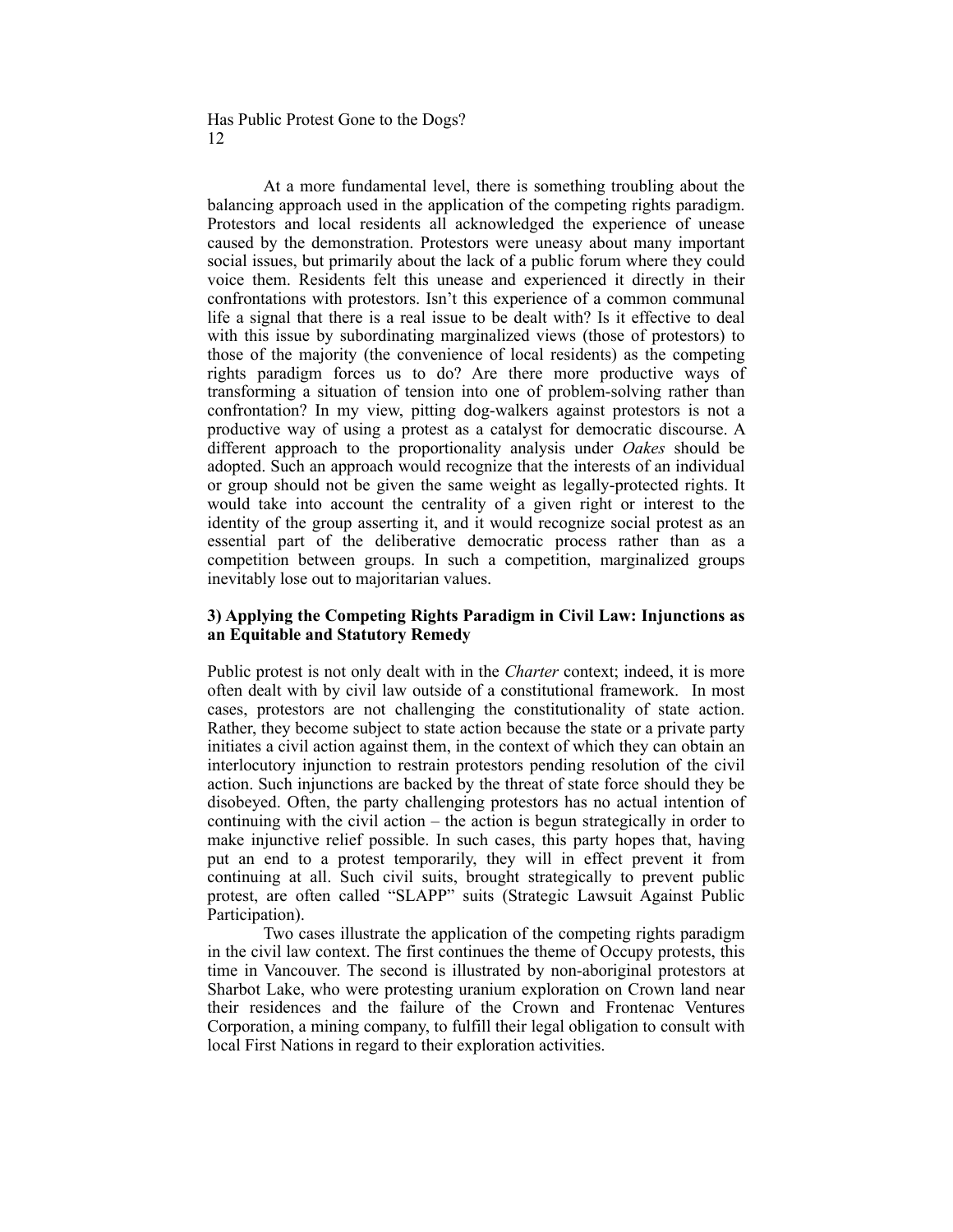In *Vancouver (City) v O'Flynn-Magee*,<sup>35</sup> we observe an indirect application of the competing rights paradigm. The case involved the issuing of an injunction against protestors to require them to remove the structures they had built on occupied lands. As we will see, the test for issuing an injunction to enforce a law presumes that, once the City has demonstrated breach of a law, unless there are strong countervailing factors, the injunction should issue. This presumption is based on the presupposition that the protestors' rights to free speech and association (not to mention their right to housing, to adequate financial security and other rights that motivated the protest) are outweighed by the public interest in state regulation of public space, barring exceptional circumstances. The courts assume that in passing by-laws about the use of public space, public officials have already balanced the interests of various sectors of the public, and so there is little balancing for them to do. This approach is an indirect application of the competing rights paradigm – the court proceeds on the basis that law-makers are best situated to balance competing rights, and it does not question whether the balance itself violates constitutional norms.36

The judge in this case, the Associate Chief Justice of the BC Supreme Court, was uncertain about the appropriate legal test to apply in assessing the suitability of an injunction. An injunction can be an equitable remedy, in which case the test across Canada is contained in the case *RJR-MacDonald Inc v Canada (Attorney General)*.<sup>37</sup> Alternatively, it can be a statutory remedy, used when the state seeks to enforce its laws. In the latter case, the British Columbia precedent is *Maple Ridge (District) v Thornhill Aggregates Ltd*. 38

 <sup>2011</sup> BCSC 1647 [*Vancouver v O'Flynn Magee*]. <sup>35</sup>

One might argue, as the judge did in *Vancouver v O'Flynn Magee*, that it is 36 up to the parties to challenge the constitutionality of laws if they disagree with the constitutionality of the balance these laws strike between competing rights. This overlooks the fact that the law for issuing injunctions may itself violate the constitution. In the administrative law context, the Supreme Court of Canada has acknowledged that an administrative decision-making process ought to take into account *Charter* values (*Doré v Barreau du Québec*, 2012 SCC 12). Likewise, I believe that the process used by judges to render their decisions can be more or less supportive of democracy, a fundamental value underlying not only our written constitution but our unwritten common law constitution (on the norms informing this common law constitution, see David Dyzenhaus, "The Deep Structure of *Roncarelli v Duplessis"* (2004) 53 UNBLJ 111).

 <sup>[1994] 1</sup> SCR 311 [*RJR-MacDonald*]. <sup>37</sup>

 <sup>(1998) 162</sup> DLR (4th) 203 [*Maple Ridge*]. A similar case in Ontario is 38 *Newcastle Recycling Limited v Clarington (Municipality)* (2005) 204 OAC 389 at para 32.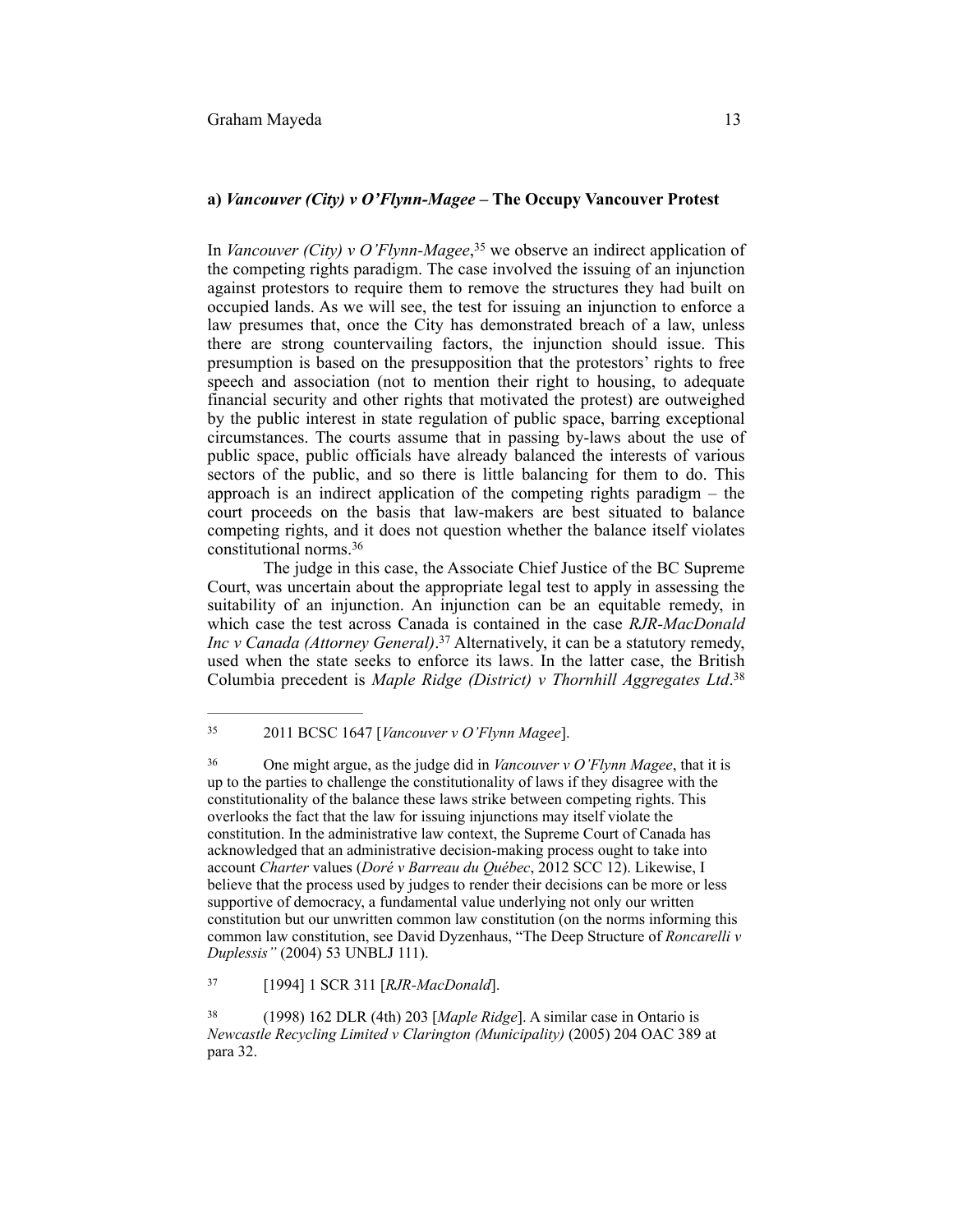The test for the statutory remedy is relatively straightforward. First, it places the onus on the public authority to demonstrate a breach of legislation. Once this has been demonstrated, the injunction will be issued unless there are exceptional circumstances, which can include

> . . . the willingness of the defendants to refrain from the unlawful act, the fact there may not be a clear case of "flouting" the law because the defendant has ceased the primary unlawful activity, or the absence of proof that the activity carried on was related to the mischief the statute was designed to address.<sup>39</sup>

In contrast, the test for the equitable remedy has three steps:

First, a preliminary assessment must be made of the merits of the case to ensure that there is a serious question to be tried. Secondly, it must be determined whether the applicant would suffer irreparable harm if the application were refused. Finally, an assessment must be made as to which of the parties would suffer greater harm from the granting or refusal of the remedy pending a decision on the merits. 40

It is easier for the state to obtain the statutory remedy because it is presumed that the state, in enforcing its laws, is acting in the public intereSt In consequence, when seeking a statutory remedy, there is no need for the Court to consider the balance of convenience or the existence of irreparable harm as is the case with the equitable remedy.<sup> $41$ </sup> Justice MacKenzie concluded that in the case of the Occupy Vancouver protestors, it was not necessary to decide on the appropriate test; regardless of which was applied, she found that an injunction should be ordered.

The equitable remedy leaves more of the balancing to courts, which must determine if the City would suffer irreparable harm and balance this harm against the inconvenience to the protestors. The application of the competing rights paradigm is more overt in such a case than when a party seeks a statutory remedy. In either case, what is being placed in the balance are the rights of a minority – the protestors – and the rights of the majority, as expressed by the public interest embodied in the City's by-law.

As we can see, when the State applies for an equitable injunction or an injunction to enforce a statutory regime, balancing is involved. While this is not a balancing of competing constitutional rights and/or important public

*Vancouver v O'Flynn-Magee*, above note 35 at paras 27-28. <sup>41</sup>

*Vancouver v O'Flynn-Magee*, above note 35 at para 47, referring to *British* <sup>39</sup> *Columbia (Minister of Environment, Lands & Parks) v Alpha Manufacturing Inc et al* (1997), 150 DLR (4th) 193 (BCCA) at para 32.

<sup>&</sup>lt;sup>40</sup> RJR-MacDonald, above note 37 at 334.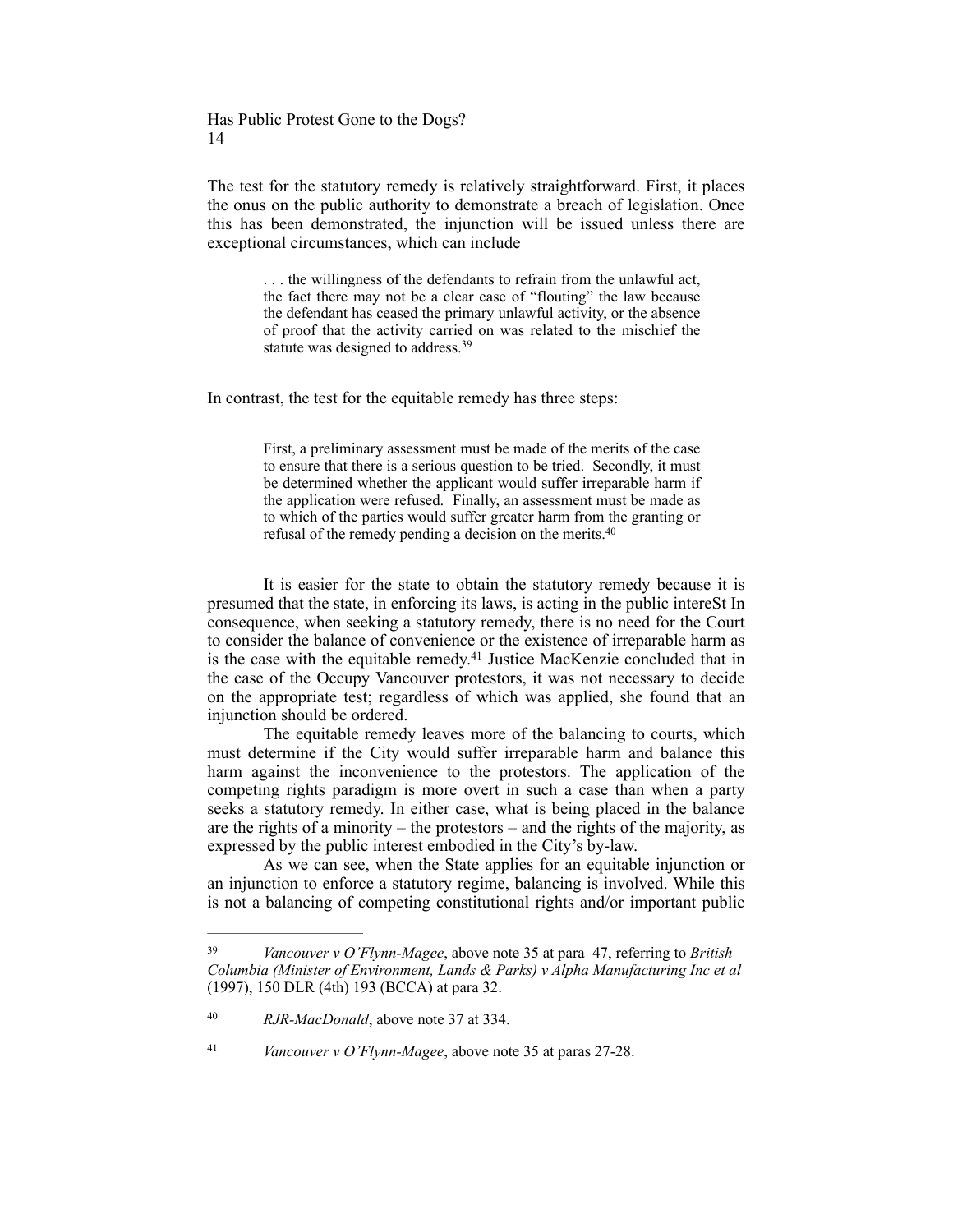#### Graham Mayeda 15

interests as occurs in the *Charter* context, courts nonetheless balance the protestor's interest in continuing the occupation to assert their constitutional rights against the rights and interests of the applicant seeking the injunction. It is thus a clear application of the competing rights paradigm. Moreover, it is a problematic application of that doctrine, as it overlooks the social significance of protest as part of a dialogical process of deliberative democracy.

## **b)** *Frontenac Ventures Corporation v Ardoch Algonquin First Nation* **– The Sharbot Lake Protests**

In the previous cases, the interests of a public authority and private individuals are placed in the balance. However, sometimes the competing rights of two private parties are in competition, as is the case with the Sharbot Lake protests. In the cases that emerged from this protest, Frontenac Ventures Corporation (Frontenac), a mining exploration company, had obtained provincial permission to conduct mining exploration activities on Crown land near Sharbot Lake, just north of Kingston, Ontario. Two local First Nations groups, the Ardoch and the Shabot, which had historic land claims to this Crown land, objected to these activities. They combined with local nonaboriginal environmental activists to conduct a protest at one of the exploration sites.

Frontenac began a civil suit against the Ardoch and Shabot, part of the Algonquin First Nation, seeking \$77 million in damages. They then used this suit to bring an application for an interlocutory injunction to put an end to the proteSt The Superior Court heard the application *ex parte*, as the Ardoch and Shabot refused to participate in the proceedings until the Crown had fully discharged its obligation to consult in good faith with them in regard to their land claim. Justice Thomson issued the order enjoining the protest, which was subsequently enforced by the Ontario Provincial Police and through contempt of court proceedings, as a result of which a number of local aboriginal residents were sentenced to prison. The order took the form of what is called a "John Doe and Jane Doe" injunction, which applies to all unnamed parties found in violation of it.42

A John Doe and Jane Doe injunction is an equitable remedy. As we have seen, the appropriateness of such a remedy depends in part on weighing the rights and interests of protestors against those of a private party such as a natural resource extraction company. While not directly a party, the state is not wholly irrelevant, as it is responsible for enforcing the injunction through sheriffs, local police forces, and contempt of court proceedings. Quasi-

<sup>42</sup> For an overview of this kind of order and problems with it, see Julia Lawn, "The John Doe Injunction in Mass Protest Cases" (1998) 56:1 UT Fac L Rev 101 [Lawn].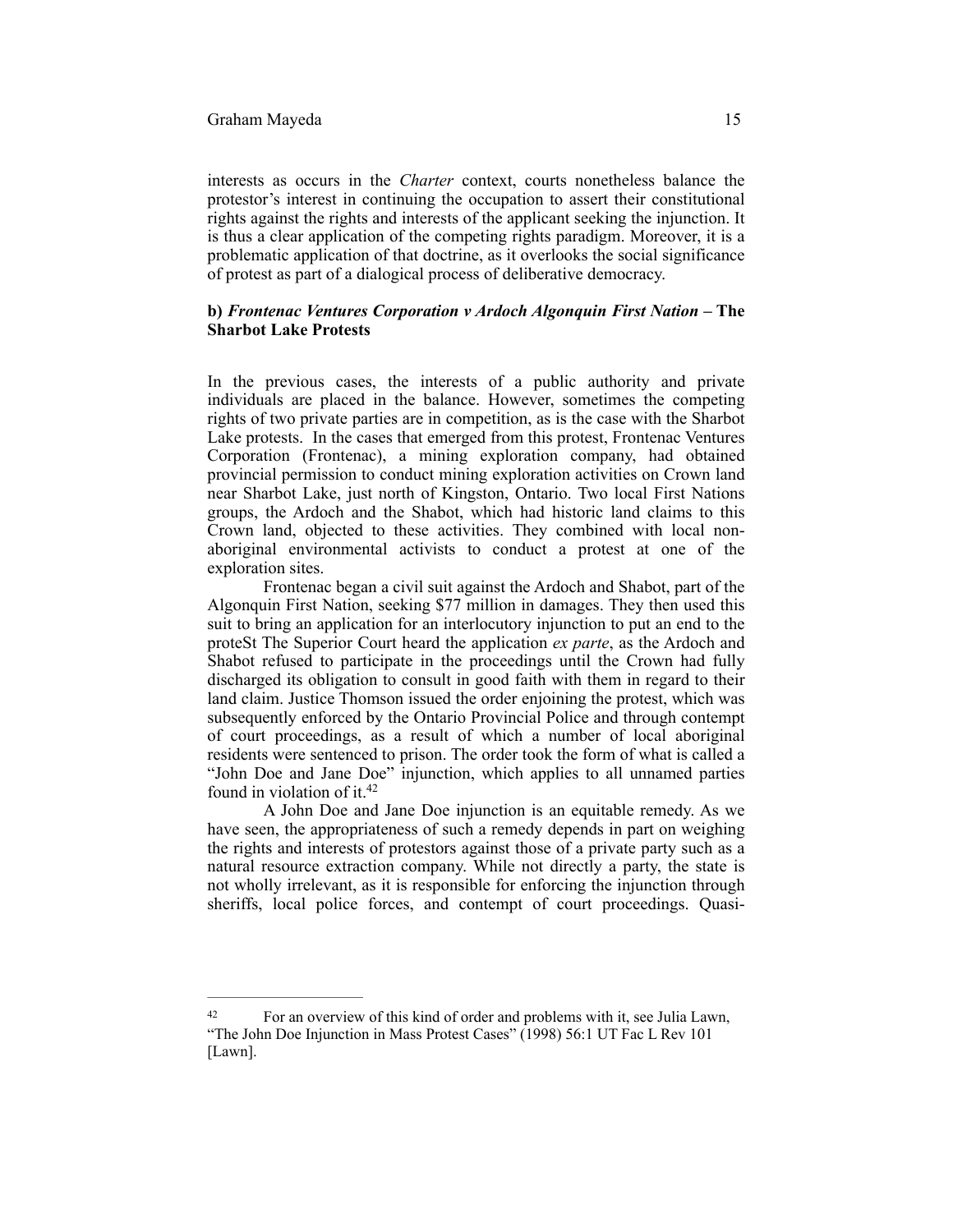criminal penalties are also possible, including fines and imprisonment.43 Moreover, in the case of natural resource extraction companies, the private party is benefitting from a public resource, be it plants, animals, minerals and so on, to which it has been granted a right of extraction or exploitation by the state.<sup>44</sup> Thus, the state – representing the public interest – is also implicated in this way.

The balancing of competing rights and interests typical of the competing rights paradigm is evident in the Sharbot Lake case. Indeed, in overturning the prison sentences imposed on some of Ardoch and Shabot, the Ontario Court of Appeal made it clear that Courts are involved in balancing private interests against opposing private and public interests. They criticized the Superior Court for issuing the injunction *ex parte* without taking proper account of the aboriginal rights of the Algonquin. Writing for the Court, Laskin J stated:

> I am quick to point out that in this case, the AAFN [Ardoch Algonquin First Nation] did not appeal either the interim or the interlocutory injunctions granted by Thomson J. and Cunningham A.S.C.J.C. It is thus not for this court to address the merits of either order. However, I think it is important to give judicial guidance on the role to be played by the nuanced rule of law described in *Henco* when courts are asked to grant injunctions, the violation of which will result in aboriginal protestors facing civil or criminal contempt proceedings. Where a requested injunction is intended to create "a protest-free zone" for contentious private activity that affects asserted aboriginal or treaty rights, the court must be very careful to ensure that, in the context of the dispute before it, the Crown has fully and faithfully discharged its duty to consult with the affected First Nations. The court must further be satisfied that every effort has been exhausted to obtain a negotiated or legislated solution to the dispute before it. Good faith on both sides is required in this process.<sup>45</sup> [citations removed]

This is a clear statement that courts issuing injunctions in such cases should be responsive to the competing rights at issue – in this case, aboriginal rights protected under s. 35 of the *Constitution Act, 1982*, the public interest in developing its natural resources, and the private interest in exploiting them. Indeed, one of the criticisms brought against John and Jane Doe injunctions

Graham Mayeda, "Access to Justice: The Impact of Injunctions, Contempt of 43 Court Proceedings, and Costs Awards on Environmental Protestors and First Nations" (2010) 6:2 JSDLP 143.

Chris Tollefson, "When the 'Public Interest' Loses: The Liability of Public 44 Interest Litigants for Adverse Costs Awards" (1995) 29 UBC L Rev 303 at 316.

**Frontenac Ventures Corporation v Ardoch Algonquin First Nation, 2008** ONCA 534 at paras 47-48.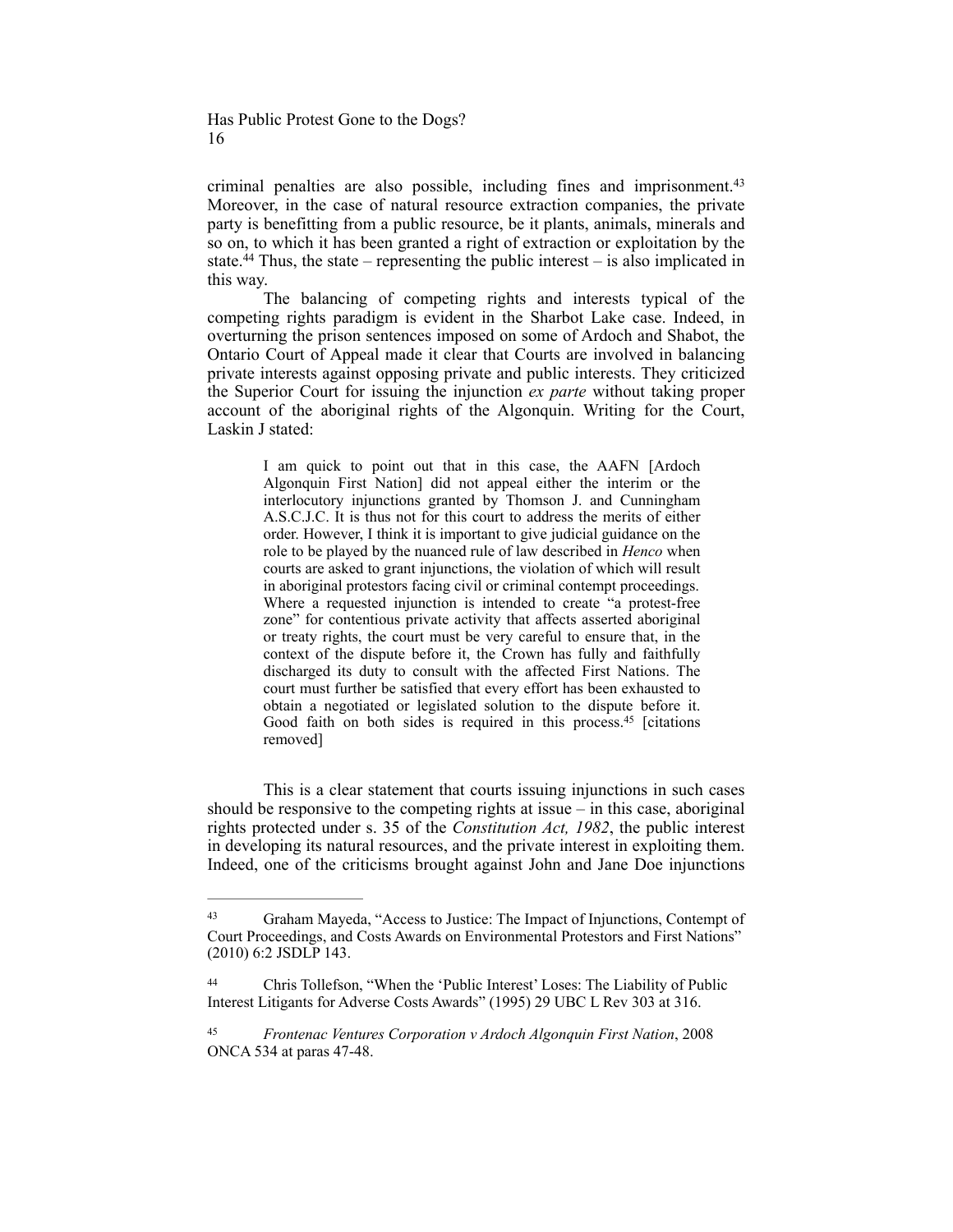issued *ex parte* is that they do not properly allow the specific rights and interests of defendants to be represented in Court for consideration by it when issuing the injunction. $46$  Even in the case of a dispute between private parties, courts frame the issue using the competing rights paradigm.

## **D. The Social Rights Paradigm – Transformative Constitutionalism and Deliberative Democracy**

I wish to contrast the traditional competing rights model used in the cases discussed in the previous section with the social rights approach. The social rights paradigm is often construed narrowly to refer to an expansion of human rights from civil and political rights such as the right to freedom of expression and assembly to include socio-economic rights such as the right to an adequate standard of living, to housing, to access to adequate health care, and the right to education, among others. However, a broader interpretation of social rights sees the whole panoply of human rights as essential elements in the pursuit of a healthy and inclusive society – what I have called a healthy "social fabric."

A very comprehensive consideration of the principled justification of a social rights approach has been undertaken by Sandra Liebenberg.<sup>47</sup> She locates the social rights movement within an approach to constitutional rights that she identifies as "transformative constitutionalism,"<sup>48</sup> and which is based

For these criticisms, see Lawn, above note 42 at 124-125. <sup>46</sup>

Sandra Liebenberg, *Socio-Economic Rights: Adjudication under a* <sup>47</sup> *Transformative Constitution* (Claremont: Juta, 2010) [Liebenberg]. For other articulations, see David Robertson, "Thick Constitutional Readings: When Classic Distinctions are Irrelevant" (2007) 35 Ga J Int'l & Comp L 277; Dikgang Moseneke, "The Fourth Bram Fischer Memorial Lecture: Transformative Adjudication" (2002) 18 SAJHR 309; Heinz Klug, "Five Years On: How Relevant is the Constitution to the New South Africa?" (2001-2002) 26 Vt L Rev 803; Cathi Albertyn & Beth Goldblatt "Facing the Challenge of Transformation: Difficulties in the Development of an Indigenous Jurisprudence of Equality" (1998) 14 SAJHR 248.

<sup>&</sup>lt;sup>48</sup> This idea is articulated in the work of Karl Klare, who describes transformative constitutionalism as follows:

<sup>[</sup>Transformative constitutionalism is a] long-term project of constitutional enactment, interpretation and enforcement committed (not in isolation, of course, but in a historical context of conducive political developments) to transforming a country's political and social institutions and power relationships in a democratic, participatory, and egalitarian direction. Transformative constitutionalism connotes an enterprise of inducing largescale social change through nonviolent political processes grounded in law.

<sup>(</sup>Karl Klare "Legal culture and transformative constitutionalism," (1998) 14 SAJHR 146 at 150).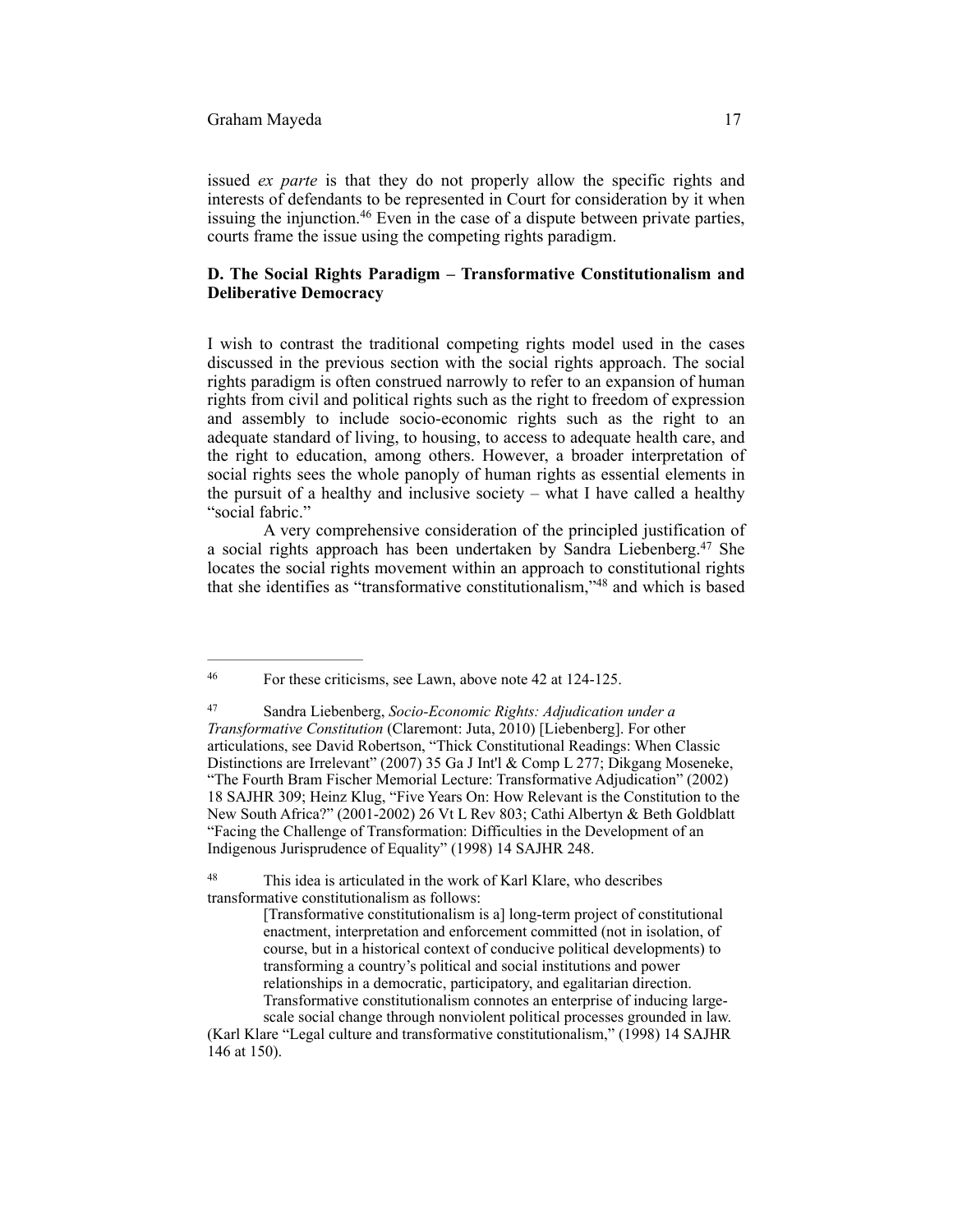on the jurisprudence of the Constitutional Court of South Africa.<sup>49</sup> In her view, the underlying norms of this approach are dictated by the need to ensure the full participation of all members of a society in the process of transforming it. These norms can be identified with a broad conception of human rights, which includes socio-economic rights. These rights, she asserts, are essential for ensuring that everyone has a voice in the articulation of social goals and the way to achieve them.

In addition to identifying the rights that must be in place in order for everyone to have access to the democratic deliberation regarding the process of social transformation, Liebenberg identifies a procedure for judgment that legal actors – especially judges – must employ in order to ensure that legal norms reflect the constantly changing composition of society and its evolving goals. In Liebenberg's words, legal reasoning must reflect the fact that the law is an "open-ended process of ongoing dialogue and contestation in the quest for a more just society." <sup>50</sup> To do so, legal rights must be interpreted differently than in the traditional competing rights approach. First, these rights are not static – through democratic deliberation, society is constantly interpreting and reinterpreting them to reflect current social conditions. Second, the process of giving meaning to legal rights is responsive both to the context in which social conflict arises and to the identity of those in conflict.<sup>51</sup> In other words, legal rights are truly social rights – rights defined in and through a dynamic process of social change and social locatedness.

To reflect this concept of legal rights, the process of legal reasoning must be reconceived. Legal reasoning and legal judgment must be seen as part of the process of transformative constitutionalism  $-$  i.e., part of a deliberative democratic process.<sup>52</sup> As such, legal judgment must be open to and permeated by the broader democratic deliberation that exists in a healthy democratic society.

For example, in *S v Makwanyane*, [1995] ZACC 3 at para 262; *Du Plessis v* <sup>49</sup> *De* Klerk [1996] ZACC 10 at para 157; *Bato Star Fishing (Pty) Ltd v Minister of Environmental Affairs and Tourism* [2004] ZACC 15 at paras 73-74; *Minister of Finance v Van Heerden* [2004] ZACC 3 at para 142; *City of Johannesburg v Rand Properties (Pty) Ltd,* [2006] (6) BCLR 728 (W) at paras 51-52; *Rates Action Group v City of Cape* Town, [2004] (12) BCLR 1328 (C) at para 100; *Treatment Action Campaign (TAC) v Minister of Health*, [2002] (4) BCLR 356 (T); *Government of the Republic of South Africa v Grootboom*, [2000] (11) BCLR 1169 (CC). Many of these are cited in Liebenberg, above note 47 at 25.

<sup>&</sup>lt;sup>50</sup> Liebenberg, above note 47 at 29.

*Ibid* at 47-48. <sup>51</sup>

<sup>&</sup>lt;sup>52</sup> On the compatibility of social rights with democracy, see Malcolm Langford, "The Justiciability of Social Rights: From Practice to Theory" in Malcolm Lanford, ed, *Social Rights Jurisprudence: Emerging Trends in International and Comparative Law* (Cambridge: Cambridge University Press, 2008) 3 at 32-33.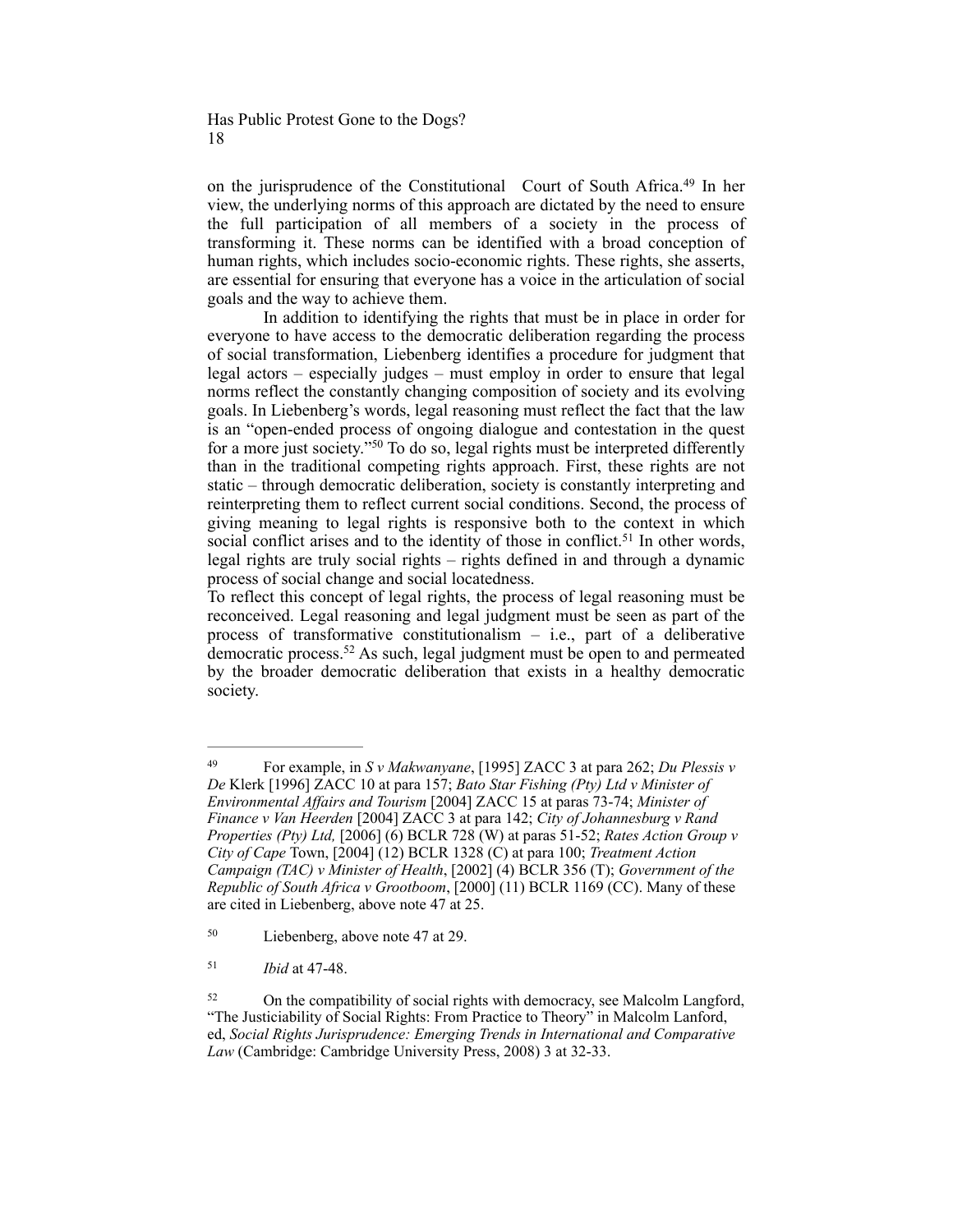#### Graham Mayeda 19

This process of deliberation reflects the complexity and diversity of the social fabric. There are no readily identifiable universal social goals. Instead, as Iris Marion Young points out, democratic deliberation must reflect the differences redolent in society. Liebenberg relies on Young's view, which she explains as follows:

> Young points out that an emphasis on reasoned, dispassionate deliberation, and the assumption of a unity of ends, values and interests among participants, particularly under circumstances of social inequality, 'sometimes excludes the expression of some needs, interests, and suffering of injustice, because these cannot be voiced within the operative premises and frameworks' (Young, *Inclusion and Democracy*, 37). She thus argues for a model of deliberative democracy which does not assume, or even aim at, a commonality of ends or interests, but seeks the more modest goal of reaching 'situation-specific agreements' which are always 'provisional and renewable' (ibid 43).<sup>53</sup>

From this perspective, courts must reflect the complex patterns of the social fabric by being responsive to the various sources of marginalization in society. As such they must adopt an "open-textured" approach to interpreting rights that is receptive to social inequality.<sup>54</sup> Liebenberg identifies the role of the court as follows:

> First, it (*sic*) can provide a forum where the impact of legislation and policies on the lives of the poor receives serious and reasoned consideration in the light of the values and commitments of the Constitution. Second, it can facilitate meaningful participation by civil society and communities in the formulation and implementation of social programmes by requiring such participation as a component of the relevant rights, and by requiring transparency in the formulation of social policies and programmes. Third, it can develop the normative basis of those parts of our legal system that regulate traditionally private relations in ways that protect and facilitate poor people's access to socio-economic resources. Finally, it can prod our polity as a whole to be more responsive to systemic socio-economic inequalities and deprivations.<sup>55</sup>

The interpretation of open-textured human rights norms provides particular scope for developing interpretations of rights which are as responsive as possible to the disjuncture between lived experiences of poverty and deep power imbalances and the constitutional ideal of social justice. (at 34)

*Ibid* at 37-38. <sup>55</sup>

<sup>&</sup>lt;sup>53</sup> *Ibid*, footnote 37 at 31.

<sup>&</sup>lt;sup>54</sup> Liebenberg, above note 47, explains the importance of this "open-textured" approach":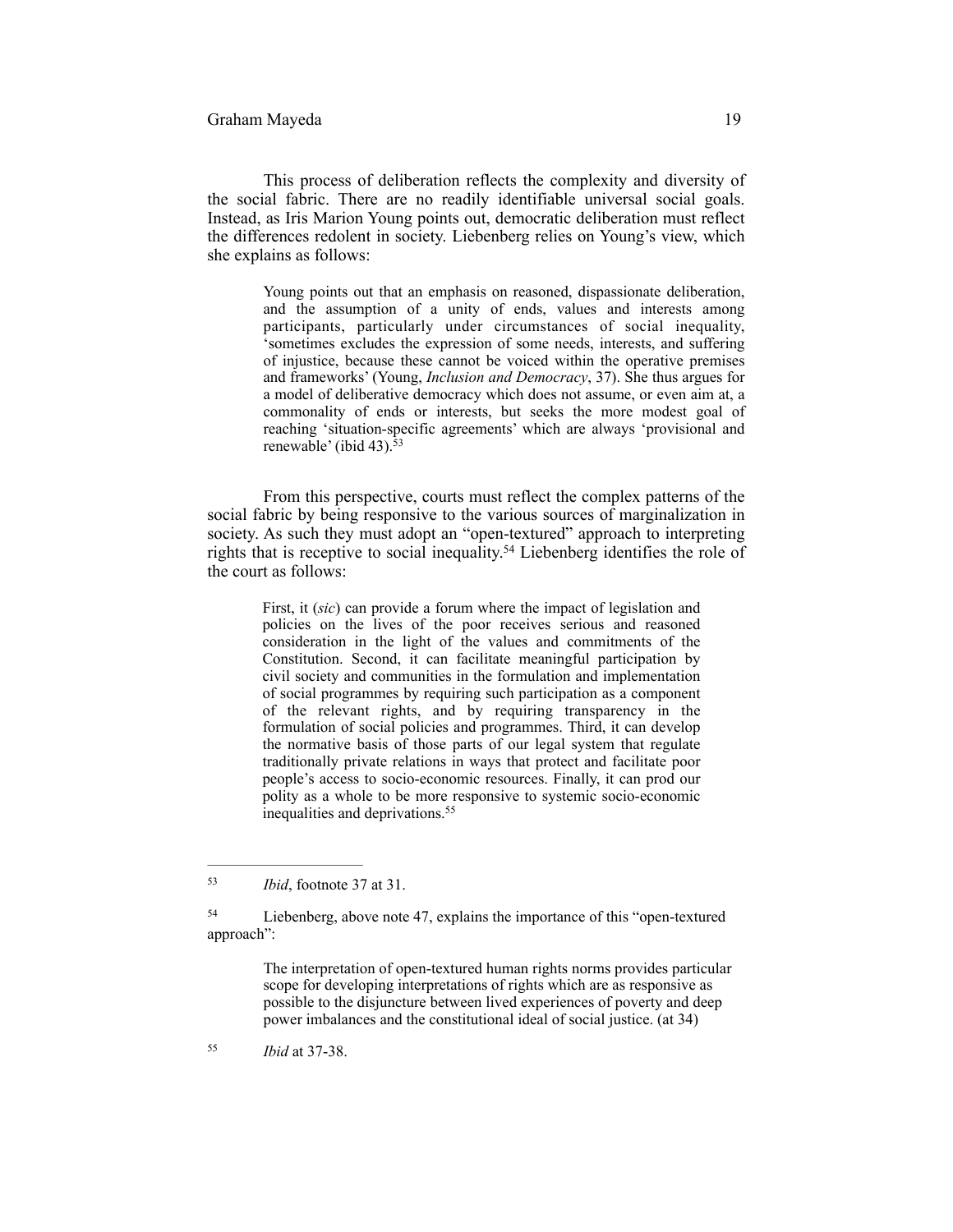What can litigants hope for from courts? According to Liebenberg, they can expect remedies that will align legal norms with the concrete reality of their lived experience: "The significance of the courts' remedial jurisdiction is that successful litigants can expect some concrete measures aimed at aligning social realities with constitutional rights and values".56

The social rights approach as articulated by Liebenberg identifies legal conflicts as contributing to an ongoing process of articulating social norms through democratic deliberation. A constitution provides certain basic rights, but to take advantage of these rights, the full panoply of socioeconomic rights must be recognized and realized as the preconditions of meaningful participation in transformative democratic deliberation.

## **1) Applying the social rights paradigm to social protest**

The social rights approach can be extremely useful in reimagining the law's response to social action. However, I suggest that Liebenberg's articulation of the social rights paradigm within the context of transformative constitutionalism must be adapted in order to apply to a different form for democratic deliberation – social proteSt

According to the competing rights model, social conflict is conceived as a conflict between individual rights holders (or holders of group rights), and it can be resolved through a dialogue between rights holders, which often takes the form of a balancing of competing rights and interests. According to the social rights model, on the other hand, the law should contextualize conflicts and not be bound by formalistic interpretation of rights. Moreover, the law must facilitate full participation in society by guaranteeing and actualizing a full range of socio-economic rights.<sup>57</sup> To achieve this goal, rights must be interpreted to recognize the social reality of the marginalized, which is constantly changing, and legal remedies should be aimed at aligning these realities with an interpretation of constitutional norms based on the inclusion of previously marginalized voices in the process of deliberative democracy.

For the social rights approach to be useful in creating the legal norms and institutions for dealing with social protest, it must recognize what the social phenomenon of a protest is. In Section II, I examined the sociological and political role of social protest as an expression of democratic dialogue. This concept of social protest was in turn analyzed as a *social phenomenon* in order to understand its underlying normative content, which in turn can inform the framework of legal norms that should apply to structure it.

*Ibid* at 66. <sup>56</sup>

For a good overview of the role of social rights as tools for challenging 57 "structural disadvantage and social exclusion," see Martha Jackman & Bruce Porter, "International Human Rights and Strategies to Address Homelessness and Poverty in Canada: Making the Connection", Working Paper, (Social Rights Advocacy Centre, September 2011) at 4, online: CURA [http://socialrightscura.ca](http://socialrightscura.ca/).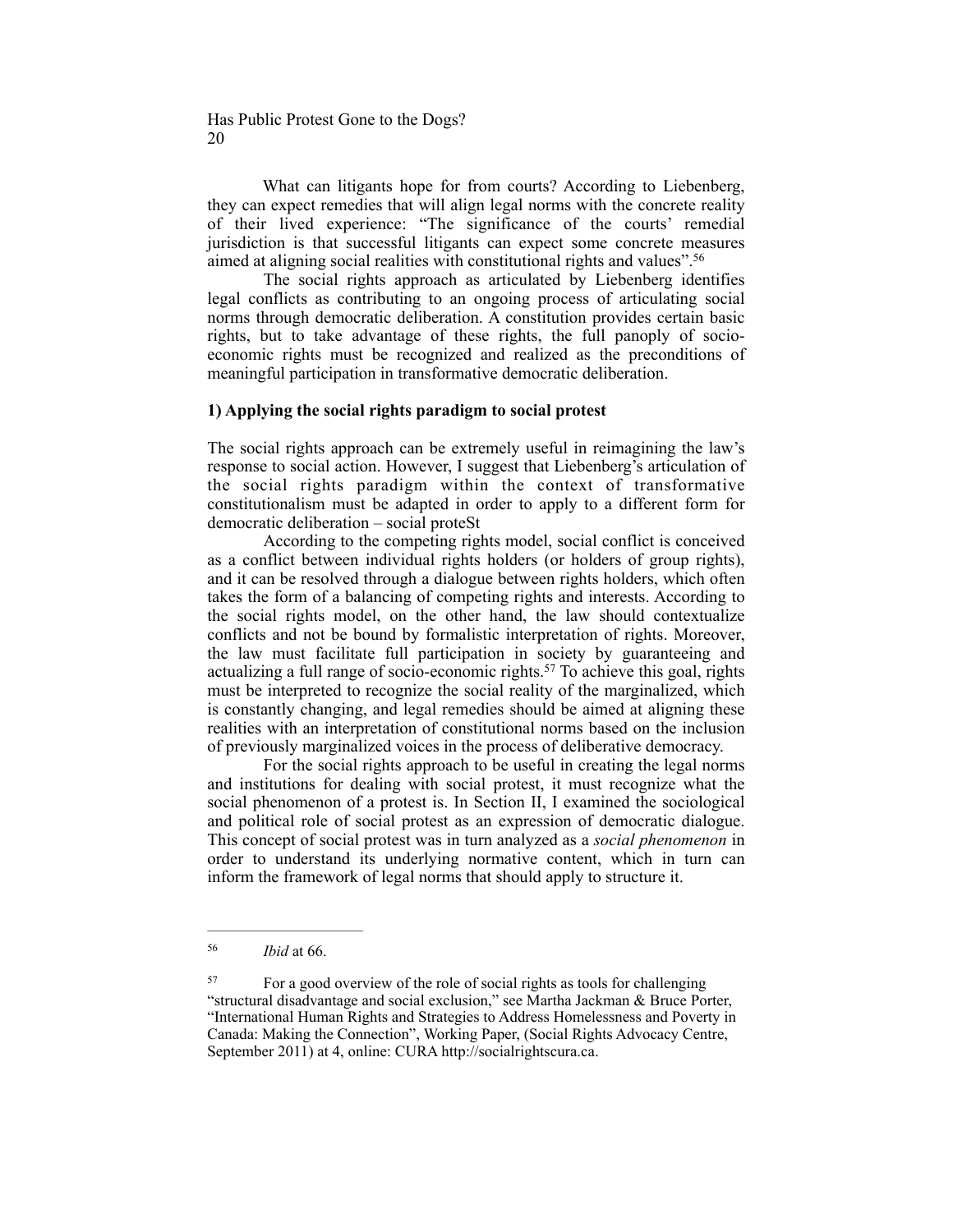A truly social approach to law must integrate the social fully  $-$  i.e., acknowledge that the social is a dimension of our experience of togetherness with others. This experience demands that we take responsibility for the suffering others, seek to understand this suffering in the context in which it arises and evaluate it in social context. When making a decision about how to react to the situation, a social rights approach should demand that we act in a way that is responsive to the experience of the other and to all those who are in similar situations. .

Liebenberg has admirably articulated the role of courts in resolving conflicts of rights when participants in the conflict have chosen the courts as their deliberative democratic forum. However, to understand how the law should deal with social protest, in which participants have chosen a different public forum than the courts, one must integrate what social protest expresses more deeply into the social rights approach. As I have explained, social protest expresses a tear in the social fabric, and the normative response is a recognition of the need to take responsible for this tear.

To truly take responsibility for what is expressed in social protest, we must use our social experience as the touchstone of our acts. Because experience is necessarily circumstantial and situational, just outcomes cannot be determined beforehand by a legal principle alone. Instead, a social rights approach to social protest must take into account the situational factors that have brought about the dissatisfaction expressed in the protest, consider the probable effects of a proposed solution on all those likely to be affected by it, and choose a solution that can be justified to those affected based on the circumstances observed.

# **2) A New Social Rights Approach to the Law of Social Protest**

I have articulated from a theoretical perspective what the social phenomenon of protest represents and how a phenomenological approach can enrich Liebenberg's social rights approach by enabling it to respond to this phenomenon. I now wish to turn to the concrete ways in which the social rights paradigm will change the practice of law. In doing so, I hope to reflect the benefits of the phenomenological approach to social rights.

In the previous section and in Section B, I explained that a phenomenological approach to social rights recognizes the way that we experience others in society. Most of us immediately jump from news about the marginalization or oppression of others into pre-determined assessments of whether these claims are right or wrong. Indeed, this is the approach on which the competing rights model is based – the presumption of an opposition between competing claims and the presumption of a need to accept one side and reject the other. When we examine media reports, public protest often elicits this kind of polarizing response.

However, underlying these ideological responses are other experiences that are more fundamental. When we witness public protest firstor second-hand, we immediately understand that what is being expressed is dissatisfaction with social conditions. We might have different views about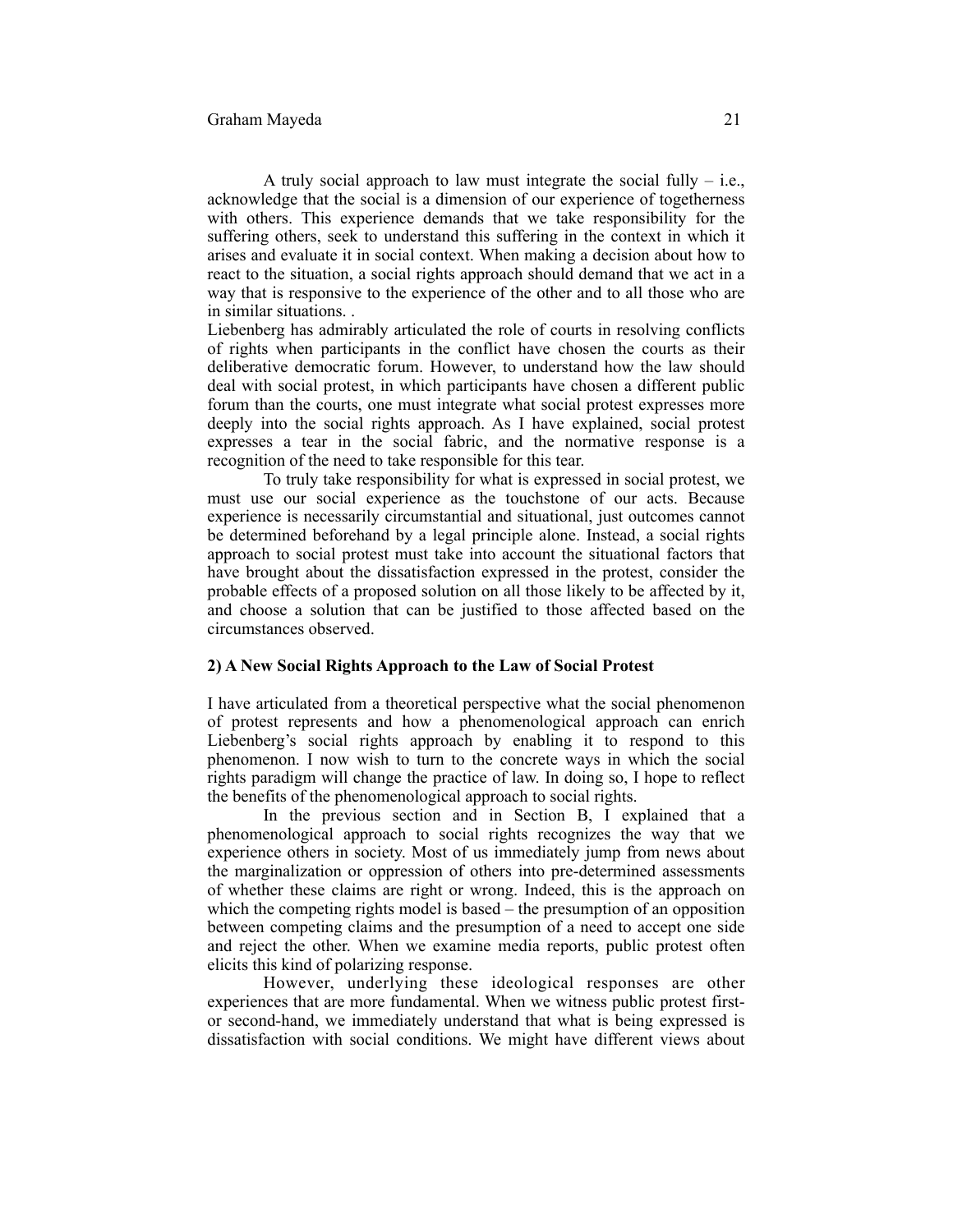whether this dissatisfaction is warranted. We might have different views about its source. But we all experience the expression of dissatisfaction. In my interpretation of the social rights approach to law, one must begin with what is communicated by social phenomena such as public proteSt Such an approach resists immediately jumping to an assessment of whether those communicating are right or wrong. It delays judgment in an effort to give voice to what is being expressed. It facilitates transmission of expressions of marginalization and oppression into a system of democratic deliberation. It is for this reason that those advocating social rights promote access to justice, as access to the legal system is a major conduit for ideas to enter into the public forum. It is also for this reason that the conduct of justice must treat all with equal respect, even if this requires differential treatment. Only in this way can those who are expressing marginalization and oppression be truly given the voice they need to give their input and allow a public discussion about the merits of their claims.

# **a) How to Balance Rights and Interests within the Social Rights Paradigm**

In practice, a social rights approach in law requires a shift away from the traditional competing rights approach, instead adopting a contextualized process of decision-making that recognizes the social function of conflict that openly acknowledges competing positions as part of an integrated process of democratic decision-making. Courts should try as much as possible to understand rights-based challenges as contributions to improving and creating a just society, rather than as claims that are opposed to state and public interests. Rights-based challenges are part of the democratic process of ensuring the legitimacy of the law; they are not necessarily corrosive to the public intereSt

In regard to the constitutional evaluation of the enforcement of bylaws to suppress free speech, as occurred in the *Batty* case, the approach to social rights that I have articulated recommends a different approach from that taken by the trial judge. The potential contribution of social protest to democratic decision-making must be taken seriously. In consequence, when applying the *Oakes* test to establish whether the rights-infringing law is justifiable in a free and democratic society the search for a pressing and substantial objective must involve a probing inquiry. In the *Batty* case, the Court found that the objective of the City of Toronto in passing its by-laws was to "enabl[e] all to share a common resource and ensur[e] that the uses of the parks will have a minimal adverse impact on the quiet enjoyment of surrounding residential lands." This goal was found to be pressing and substantial. In my view, it should be a rare case in which a state interest such as this will be considered pressing and substantial enough to warrant overriding a constitutional right in a situation such as a public protest that not only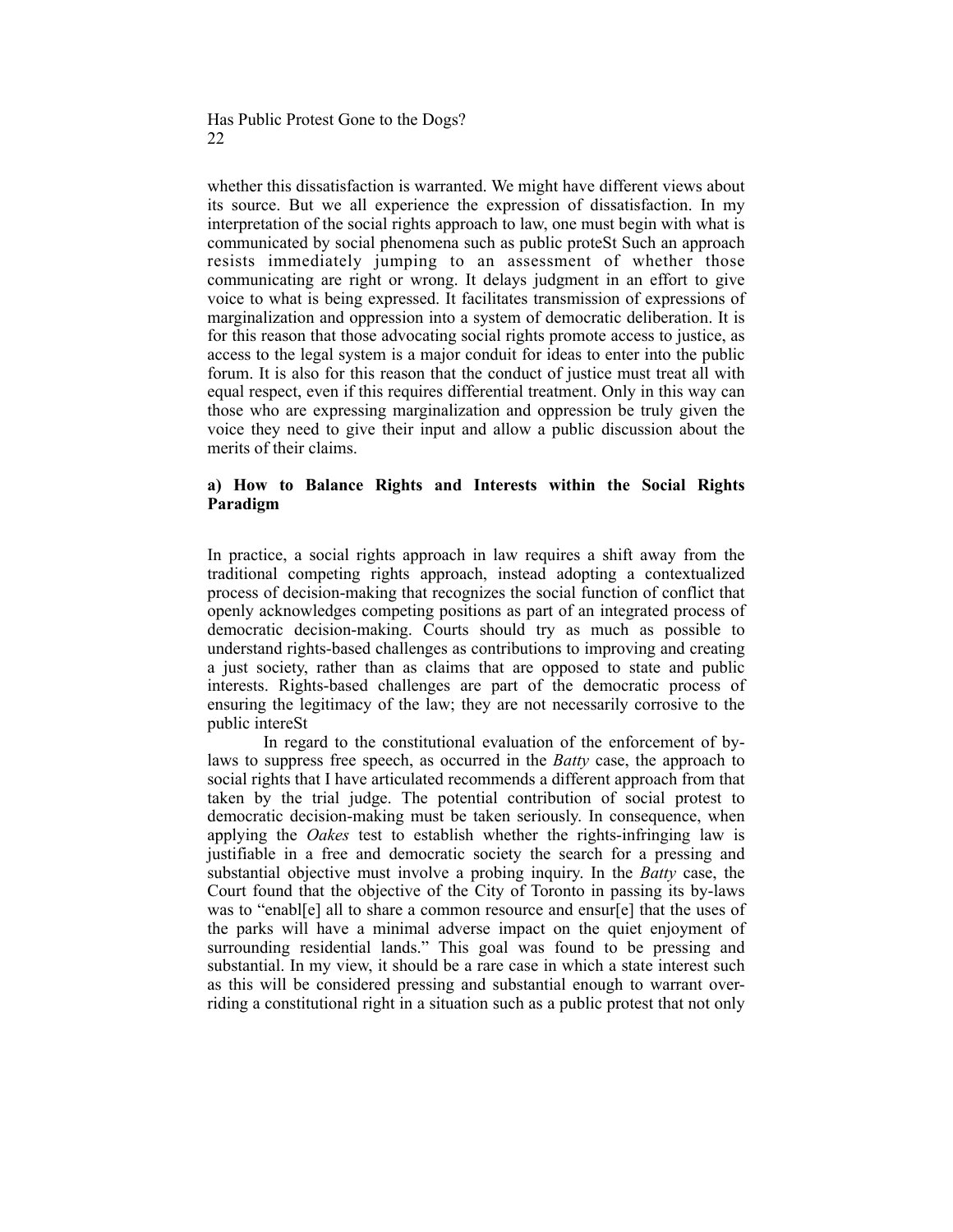expresses a social injustice, but contributes to the democratic debate about government and private sector policies.58

## **b) A New Approach to Judgment: Sensitivity to Context and a Principled Approach**

Courts should take an approach to adjudication that is more sensitive to the context in which a dispute arises and that is more responsive to those affected by the judgment. To do so, they may have to alter some legal rules. For instance, the rules of evidence must facilitate rather than hinder the introduction of social science evidence and other kinds of evidence that illustrate the social context in which a decision is to be rendered.<sup>59</sup> Courts have already greatly expanded the role of social context evidence in adjudication, so further developments in this regard are not radical.

As well, judges may need to adopt a different approach to judgment. The role of the judge will be less formalistic, instead requiring the judge to place herself in the position of those who will be affected by her decision in order render a just decision.<sup>60</sup> Moreover, reasons for judgment will have to be based on principle rather than formalism, meaning that they will have to be responsive to the arguments that parties and those affected by the judgment would consider reasonable and coherent.<sup>61</sup>

## **c) Adapting the Civil Law of Injunctions and Contempt of Court to Reflect a Social Justice Approach**

In addition to changes in the rules of evidence and a more principled and context-sensitive approach to judgment, there must also be changes in the way that the legal system deploys state-sponsored force. I will not address this in the context of the criminal law response to social protest, but instead return to the issue of civil law approaches to resolving disputes arising from social proteSt The legal framework for social protest should have the following characteristics:

1. Take protests seriously as part of the democratic process and create public mechanisms that foster and promote them as important contributions to the democratic process;

For an elaboration of this view, see Mayeda, "Between Principle and 58 Pragmatism," above note 1.

See Graham Mayeda, "Taking Notice of Equality: Judicial Notice and Expert Evidence in Trials Involving Equality-Seeking Groups" (2009) 6:2 JL & Equality 201.

<sup>&</sup>lt;sup>60</sup> Mayeda, "Uncommonly Common" above note 1.

<sup>&</sup>lt;sup>61</sup> Mayeda, "Between Principle and Pragmatism," above note 1.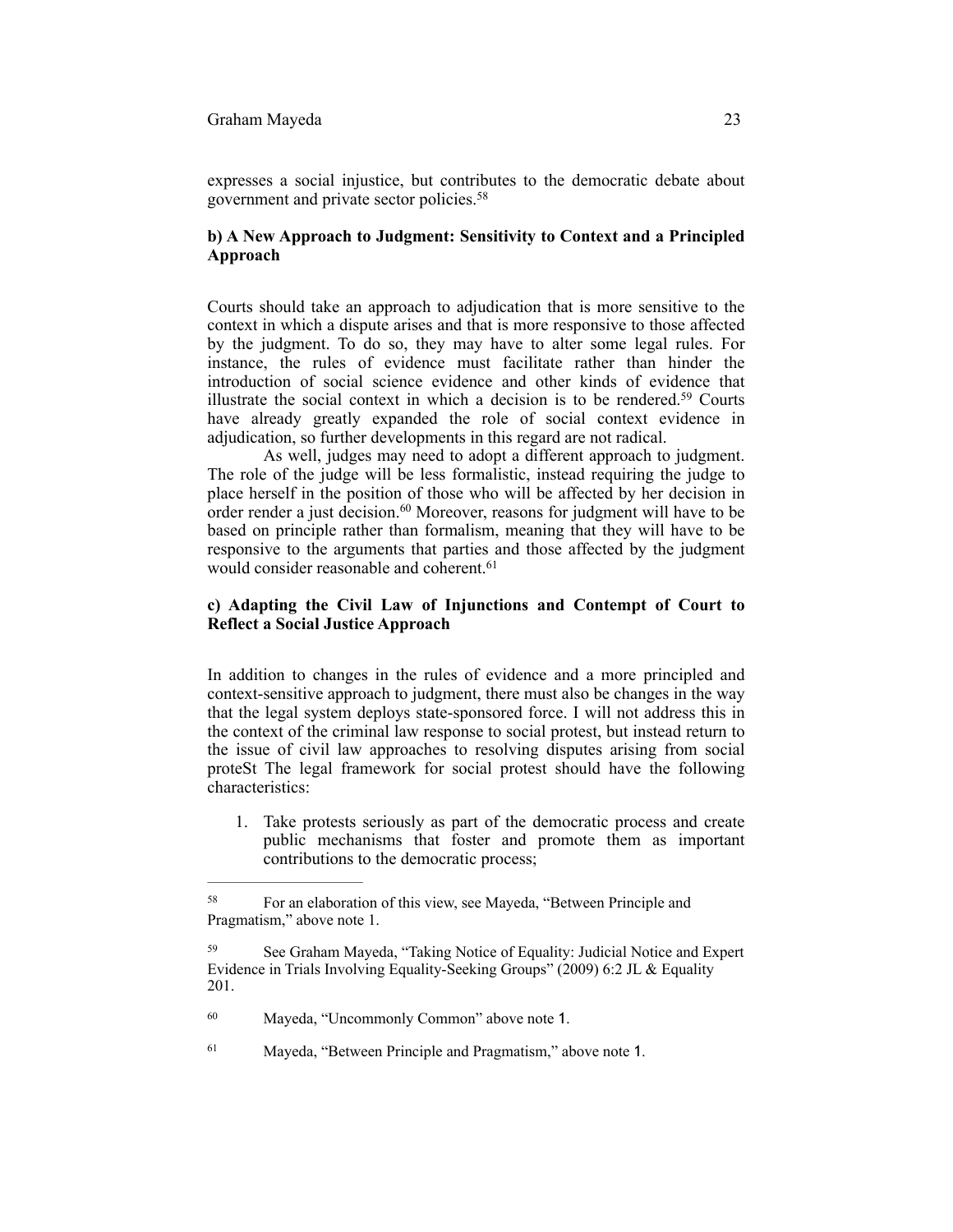- 2. Adopt laws that enhance democratic process by:
	- a. Creating a legislative framework for negotiating responses to social protest;
	- b. Modifying the law of injunctions to discourage SLAPP suits and limit John/Jane Doe injunctions;
	- c. Changing the law of contempt of court, which is an outdated remedy in the context of public proteSt

A social rights approach to social protest would include *democratic* methods for determining whether certain uses of public space are in the public intereSt At the very least, there should be some formalized way for the public to meaningfully influence the state's decisions to enforce by-laws that restrict public proteSt Perhaps an ombudsperson would be useful as an intermediary between protestors and the state. Maybe certain public spaces can be arranged to facilitate peaceful public protest rather than to hamper it. At any rate, more creative legislative schemes are possible that facilitate dialogue and negotiations between the state and the public seeking to use a public space for democratic purposes. We must recognize that public protest is evidence of a dynamic and engaged public.

Injunctions are an unwieldy tool for brokering democratic deliberation, as their enforcement necessarily involves the use of state force or the threat of it. A different approach could be taken. Perhaps courts should be able to require the state to devote resources to mediating disputes, working together with protestors to find meaningful solutions to ongoing problems. Anti-SLAPP suit legislation – legislation that would prevent the strategic use of litigation by private and public bodies to prevent democratic public protest – would also be useful in order to prevent private interests from seeking injunctions that quell public democratic deliberation for private ends. The existence of such legislation would give protestors some comfort that when they arrive in court, they have a legal basis for challenging the legitimacy of law suits begun against them.

Courts can also play a role in fostering a social rights approach by modifying the law of injunctions and contempt of court in order to adapt it to the modern realities of democratic public proteSt Some appellate courts are already supportive of such a move, as demonstrated by their criticism of and hesitation in applying the law on injunctions in cases of public proteSt

For instance, in  $R \vee$  Bridges, <sup>62</sup> Southin J of the British Columbia Court of Appeal points out that it may be inappropriate to apply the law of injunctions, developed in the context of labour disputes in a time when courts were decidedly anti-union, to modern social protests, which are increasingly

*R v Bridges* (1990), 78 DLR (4th) 529 at 541-42 (BC CA) [*Bridges*]. <sup>62</sup>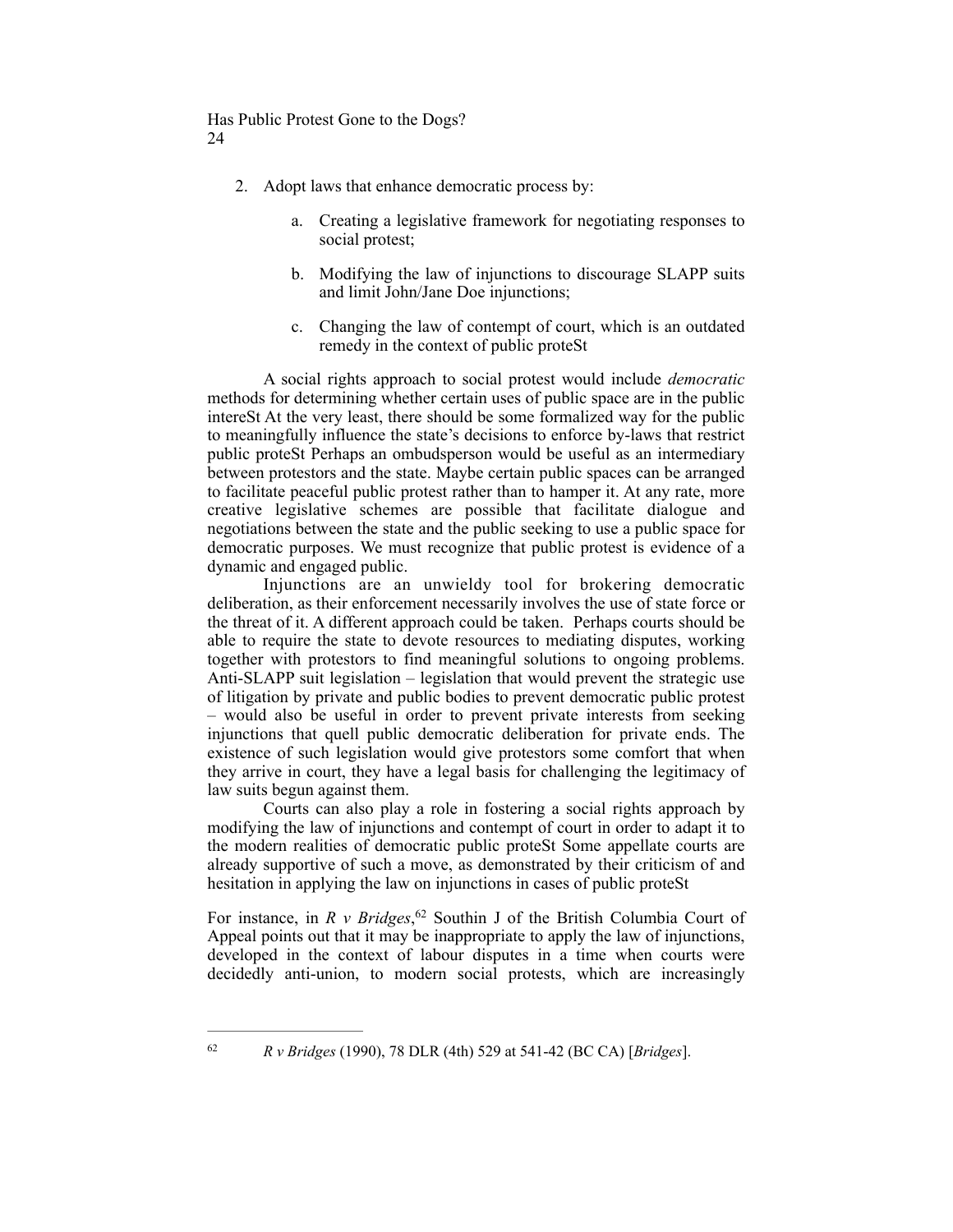## Graham Mayeda 25

recognized today as an important contribution to the democratic process. She says of the order issued by the lower court in *Bridges*,

> It is obvious to me that the terms of this order were taken from precedents developed during the course of labour disputes. There is much to be said for the proposition that such precedents should be put permanently away and the court should give, in these cases where the citizens take to the streets and an injunction is sought, a fresh consideration to the extent to which the court should go. That consideration should, in every case, depend on the precise nature of the dispute, the precise conduct in issue and so on.<sup>63</sup>

This contextual approach to equitable remedies such as injunctions is supported by *dicta* from the Supreme Court of Canada. In *Pro Swing Inc v Elta Golf Inc*,<sup>64</sup> Deschamps J, writing for the majority, emphasized that equitable remedies must be adapted to social realities.<sup>65</sup>

The overall approach to equitable remedies must be flexible and responsive to context. It is for this reason that I think that the *RJR-MacDonald*  test for equitable injunctions applied in the *Vancouver v O'Flynn Magee* case is not well-suited to the context of most public proteSt In particular, it does not take in to account the role of public protest in democratic debate, and more specifically, it does not require the court issuing the injunction to consider whether the parties have sought to negotiate a solution that respects the contribution of the protest to democracy.

There are precedents for such a contextual approach in cases dealing with protests by Canada's indigenous peoples. These cases require courts to take a contextual approach to the rule of law and to ensure that the government is respecting its constitutional obligation to consult indigenous people in good faith.  $66$  I suggest that a similar approach should be taken in all public protests – the state should be required to negotiate with protestors to find a solution that enhances democratic participation and takes into account other interests engaged by the protest such as access to public space. Indeed, the requirement of consultation in aboriginal law may be a good model for public protests generally. On this approach, governments would be obliged to consult with protestors, accommodate them where they are contributing to the public good, and implement the outcome of these consultations. The fulfillment of this duty to consult would in turn be an important element in the assessment of whether an equitable injunction ought to be issued to stop the proteSt

Some changes could also be made to the rules on injunctions when the latter are used to enforce by-laws. As discussed above, the presumption of the courts is that law-makers have already balanced competing interests when

- 2006 SCC 52. <sup>64</sup>
- *Ibid* at para 22. <sup>65</sup>
- *Ibid* at paras 140-42. <sup>66</sup>

*Ibid* at 542. <sup>63</sup>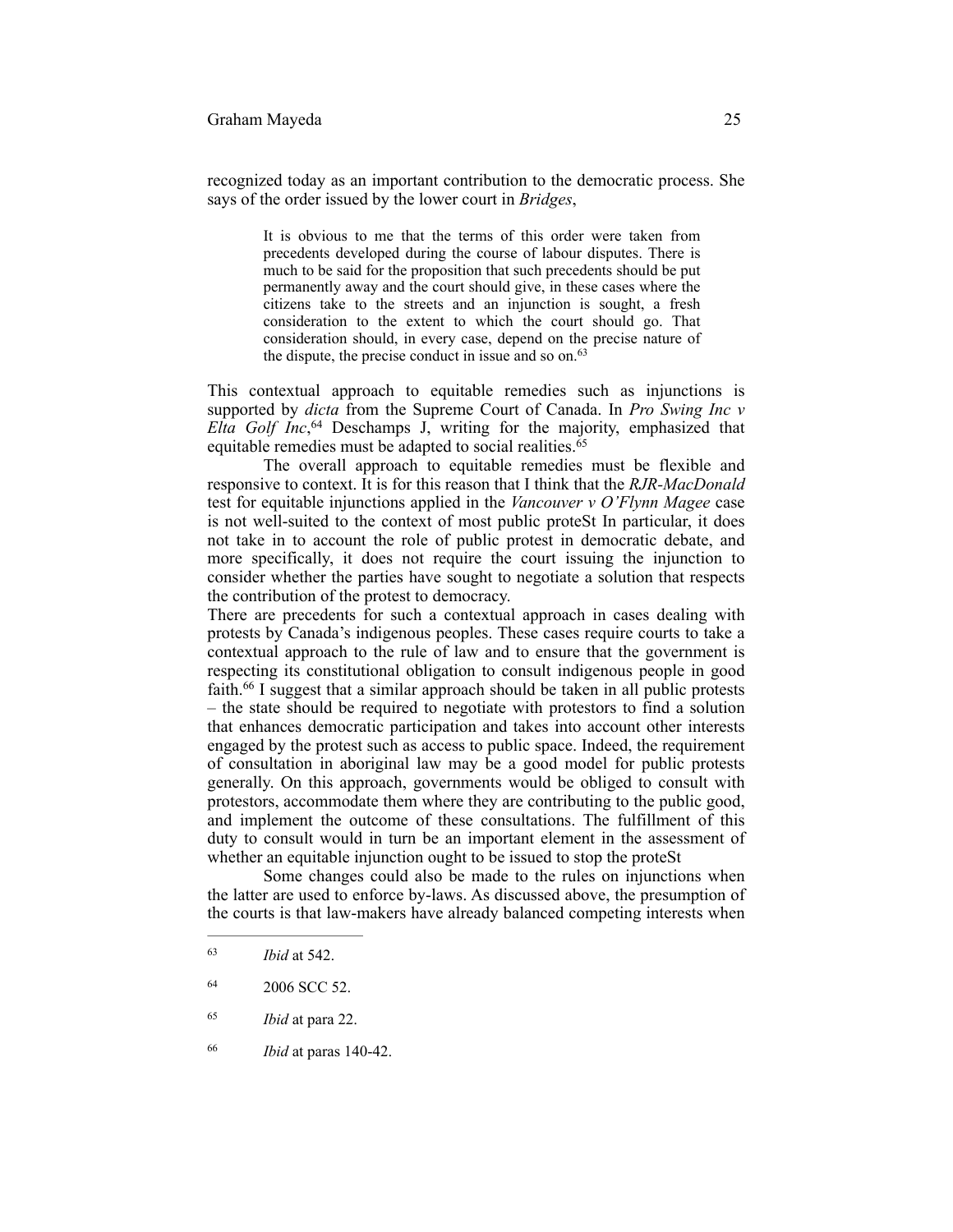creating by-laws for access to public spaces. This overlooks the iterative nature of democratic dialogue. As Seyla Benhabib has explained in many of her writings, democratic participation involves constantly revisiting norms as society and social context changes.<sup> $67$ </sup> A law is made that is thought to cover all relevant contingencies, but then a situation arises that was not foreseen or not adequately debated, and views differ about how to apply the law to that situation.

To apply this idea in context, while it might be true that municipal councils have considered many of the competing interests in establishing bylaws relating to public spaces, emerging circumstances such as the Occupy protests may not have been considered – or may not have been adequately considered, with full consultation of affected parties. In recognition of the fact that a public protest might be a democratic iteration – a demand for democratic discussion about the application of a law in an emergent social context – courts should not automatically grant injunctions to enforce by-laws in cases of social proteSt In consequence, the presumption that exists in cases such as *Maple Ridge*<sup>68</sup> that an injunction should be granted absent exigent circumstances should be re-examined by courts in cases of legitimate public proteSt

# **E. Conclusion – Reconciling Dog-Walkers and Protestors by Means of the Social Rights Paradigm**

Public protest is not anti-social behaviour. It is not aimed at preventing dogowners from enjoying parks. Rather, it is an important social phenomenon by means of which individuals and groups seek a response to social harms such as marginalizaton and exclusion. An application of the phenomenological approach to social rights that I have articulated can help us to recognize this and give this recognition legal effect. Indeed, the recognition is inherent in our very social existence. When we read about public protests, watch recordings of protestors' activities, and listen to reports of their doings, our natural response is one of unease. This unease is a sort of responsibility – we understand that the actions of our fellow community members are asking us to respond to what they are expressing. Naturally, each one of us, based on his or her past experiences and tendencies, will wish to respond in different ways anger and resentment, anger and sympathy, and so on. Each of us will assess the legitimacy of the claim that protestors make. But none of us ignores what is being expressed.

<sup>&</sup>lt;sup>67</sup> Benhabib defines democratic iterations as "linguistic, legal, cultural, and political repetitions-in-transformation, invocations that are also revocations. They not only change established understandings but also transform what passes as the valid or established view of an authoritative precedent" (Seyla Benhabib, *Another Cosmopolitanism* (Oxford: Oxford University Press, 2006) at 48).